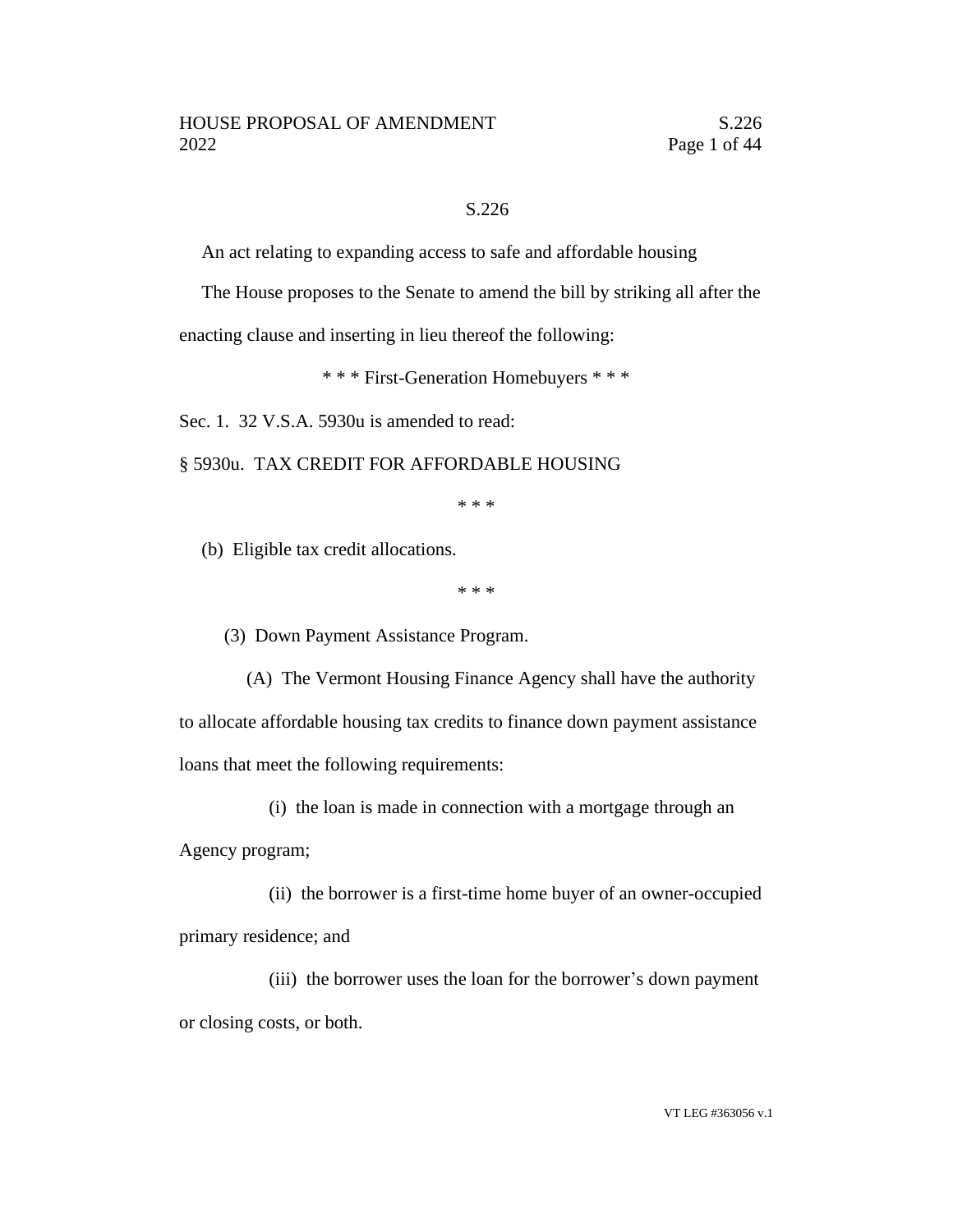(B) The Agency shall require the borrower to repay the loan upon the transfer or refinance of the residence.

(C) The Agency shall use the proceeds of loans made under the

Program for future down payment assistance.

(D) The Agency may reserve funding and adopt guidelines to provide grants to first-time homebuyers who are also first-generation homebuyers.

\* \* \*

# Sec. 2. FIRST-GENERATION HOMEBUYER; IMPLEMENTATION; APPROPRIATION

(a) Guidelines. The Vermont Housing Finance Agency shall adopt guidelines and procedures for the provision of grants to first-generation homebuyers pursuant to 32 V.S.A. § 5930u(b)(3)(D) consistent with the criteria of the Down Payment Assistance Program implemented pursuant to 32 V.S.A. § 5930u(b)(3) and with this section.

(b) As used in this section and  $32 \text{ V.S.A.}$  §  $5930u(b)(3)(D)$ , a "first-

generation homebuyer" means an applicant who self-attests that the applicant is an individual:

(1)(A) whose parents or legal guardians do not have any present residential ownership interest in any State; and

(B) whose spouse, or domestic partner, and each member of whose household has not, during the three-year period ending upon acquisition of the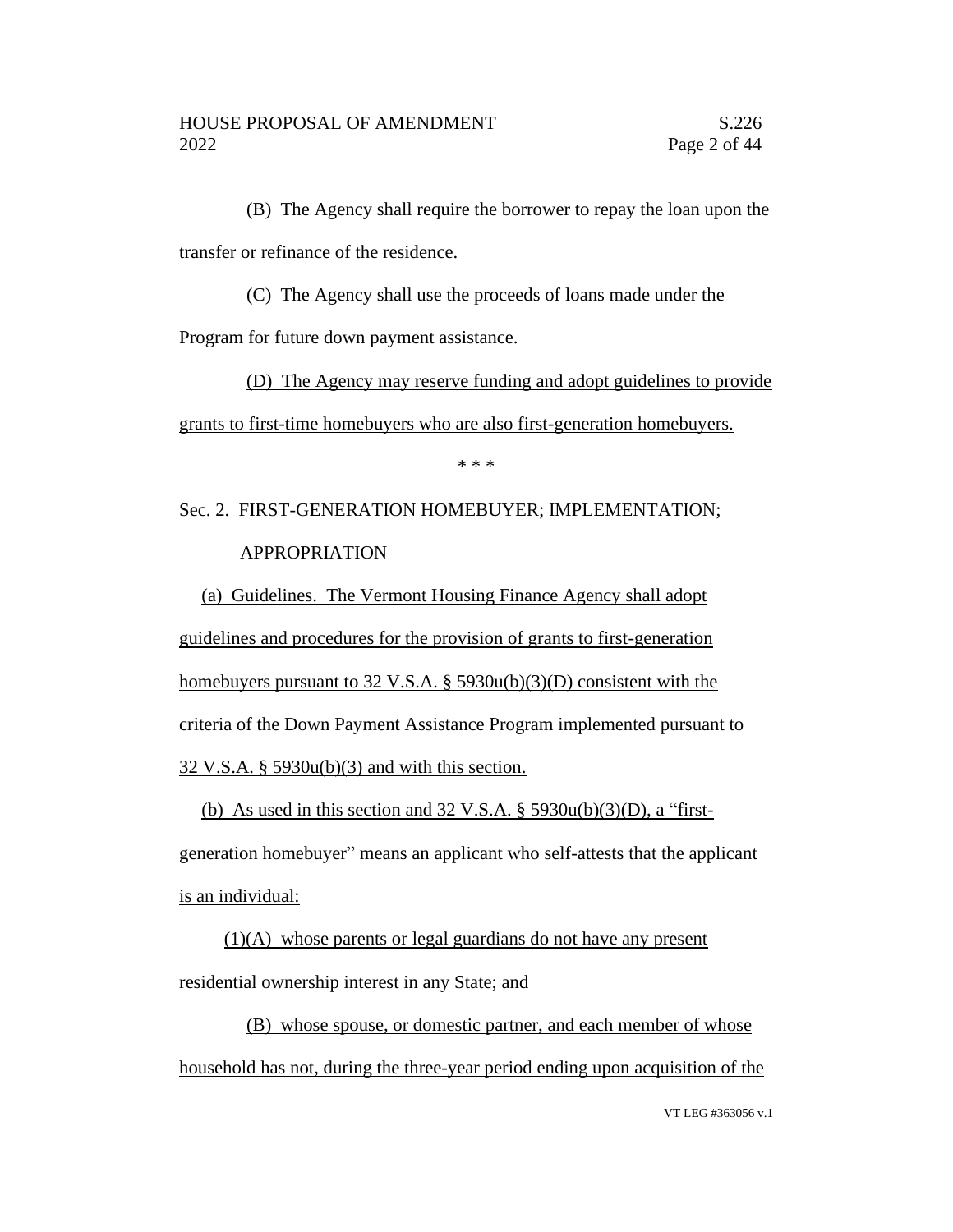eligible home to be acquired, had any present ownership interest in a principal residence in any State; or

(2) is an individual who has at any time been placed in foster care.

(c) Outreach. Recognizing that Black, Indigenous, and Persons of Color have historically not had access to capital for homeownership purchases and have been systemically discriminated against in the housing market, the Agency shall work with Vermont chapters of the NAACP, AALV, and USCRI; the Executive Director of Racial Equity; the Vermont Commission on Native American Affairs; and local racial justice organizations to develop a plan of active outreach and implementation to ensure that down payment assistance opportunities are effectively communicated, and that funds are equitably available, to communities of Vermonters who have historically suffered housing discrimination.

(d) Of the amounts appropriated to the Department of Housing and Community Development in 2021 Acts and Resolves No. 74, the Department shall transfer \$1,000,000.00 to the Vermont Housing Finance Agency to provide grants pursuant to 32 V.S.A. § 5930u(b)(3)(D) and for the costs of administration and outreach pursuant to this section.

\* \* \* Manufactured Home Relocation Incentives \* \* \* Sec. 3. MANUFACTURED HOME IMPROVEMENT AND

## REPLACEMENT PROGRAM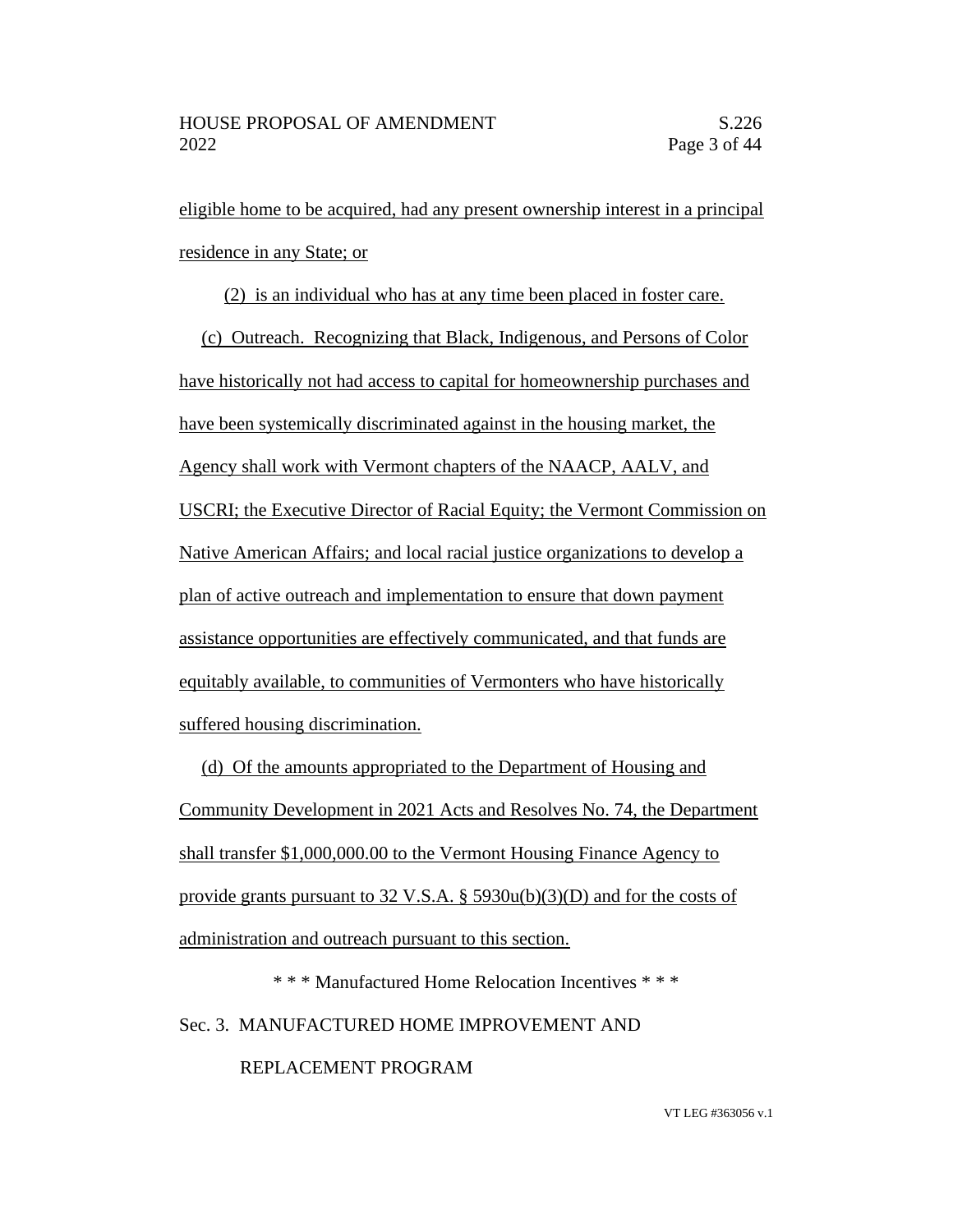Of the amounts available from federal COVID-19 relief funds, the following amounts are appropriated to the Department of Housing and Community Development for the purposes specified:

(1) \$2,500,000.00 for manufactured home community small-scale capital grants, through which the Department may award not more than \$20,000.00 for owners of manufactured housing communities to complete small-scale capital needs to help infill vacant lots with homes, which may include projects such as disposal of abandoned homes, lot grading/preparation, site electrical box issues/upgrades, E911 safety issues, legal fees, transporting homes out of flood zones, individual septic system, and marketing to help make it easier for home-seekers to find vacant lots around the State.

(2) \$750,000.00 for manufactured home repair grants, through which the Department may award funding for minor rehab or accessibility projects, coordinated as possible with existing programs, for between 250 and 400 existing homes where the home is otherwise in good condition or in situations where the owner is unable to replace the home and the repair will keep them housed.

(3) \$750,000.00 for new manufactured home foundation grants, through which the Department may award not more than \$15,000.00 per grant for a homeowner to pay for a foundation or HUD-approved slab, site preparation,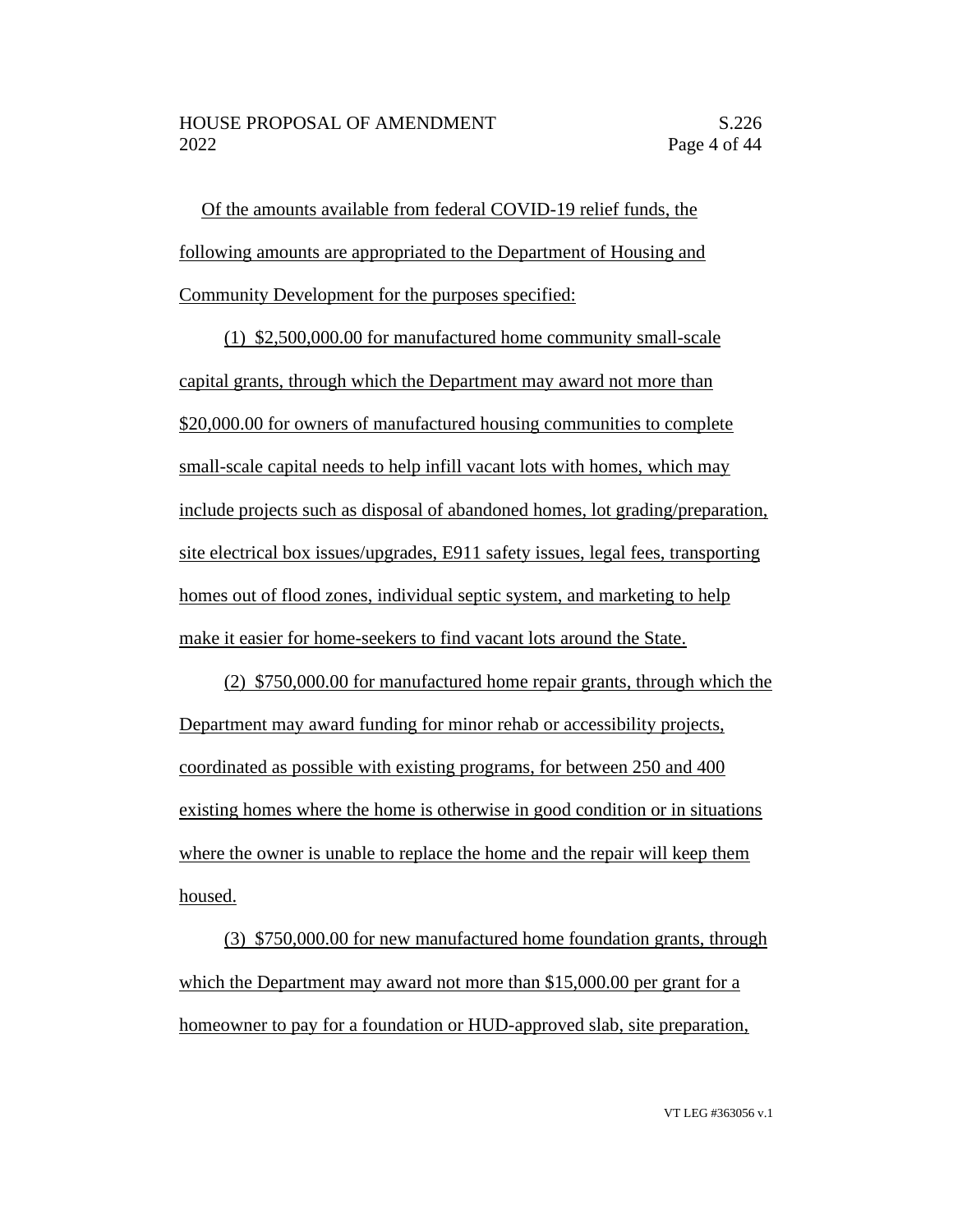skirting, tie-downs, and utility connections on vacant lots within manufactured home communities.

\* \* \* New Approaches to Creating Housing \* \* \* Sec. 4. COMMUNITY PARTNERSHIP FOR NEIGHBORHOOD DEVELOPMENT

(a) The Department of Housing and Community Development shall lead a Community Partnership for Neighborhood Development Program, which shall be a collaborative among municipalities, nonprofit and for-profit developers, State agencies, employers, and other relevant stakeholders to develop a pilot neighborhood and demonstrate how new partnership models for targeted and coordinated investments can support the development of at least 300 homes in inclusive, smart growth neighborhoods.

(b) The Program shall be steered by a Housing Equity Council with representatives from the Vermont Department of Housing Community Development, the Vermont Housing Finance Agency, the Agency of Natural Resources, the Agency of Transportation, the Department of Public Service, the Vermont Bond Bank, the Vermont Economic Development Authority, the Vermont Housing and Conservation Board, the Vermont Association of Planning and Development Agencies, the Vermont League of Cities and Towns, and the Vermont Regional Development Corporations.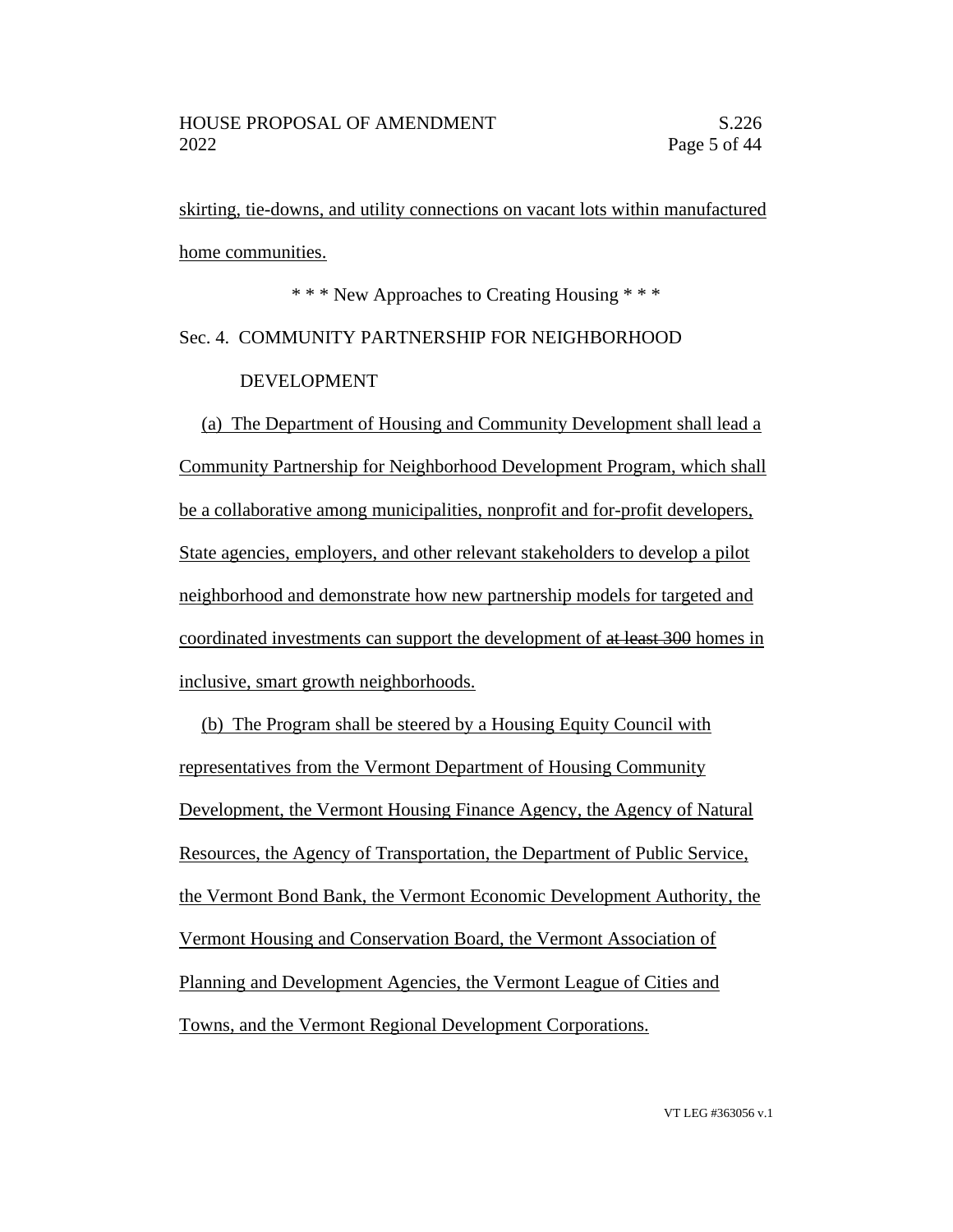(c) The Council shall consider and recommend to the Department of Housing and Community Development at least three a pilot neighborhood development project in three separate regional planning commission regions using a competitive process to select municipalities a municipality able to demonstrate need, collaboration, preliminary planning, bylaw modernization, and budgetary commitments to support smart growth and housing development in a location within or up to one quarter of a mile from a neighborhood planning area, as defined in 24 V.S.A. § 2791, or a location that otherwise represent a logical extension of an existing compact settlement pattern that is consistent with smart-growth principles.

(d) Through the Program, the Department and the Council shall coordinate with the pilot municipality through 2026 on the strategic use of public resources to create a development-ready framework for new and infill neighborhood development and construction-ready building lots through the integrated coordination of the following:

- (1) State, regional, and municipal planning;
- (2) State and municipal regulation;
- (3) land acquisition and land banking;
- (4) physical improvement planning, design, and scoping;
- (5) capital investment in infrastructure;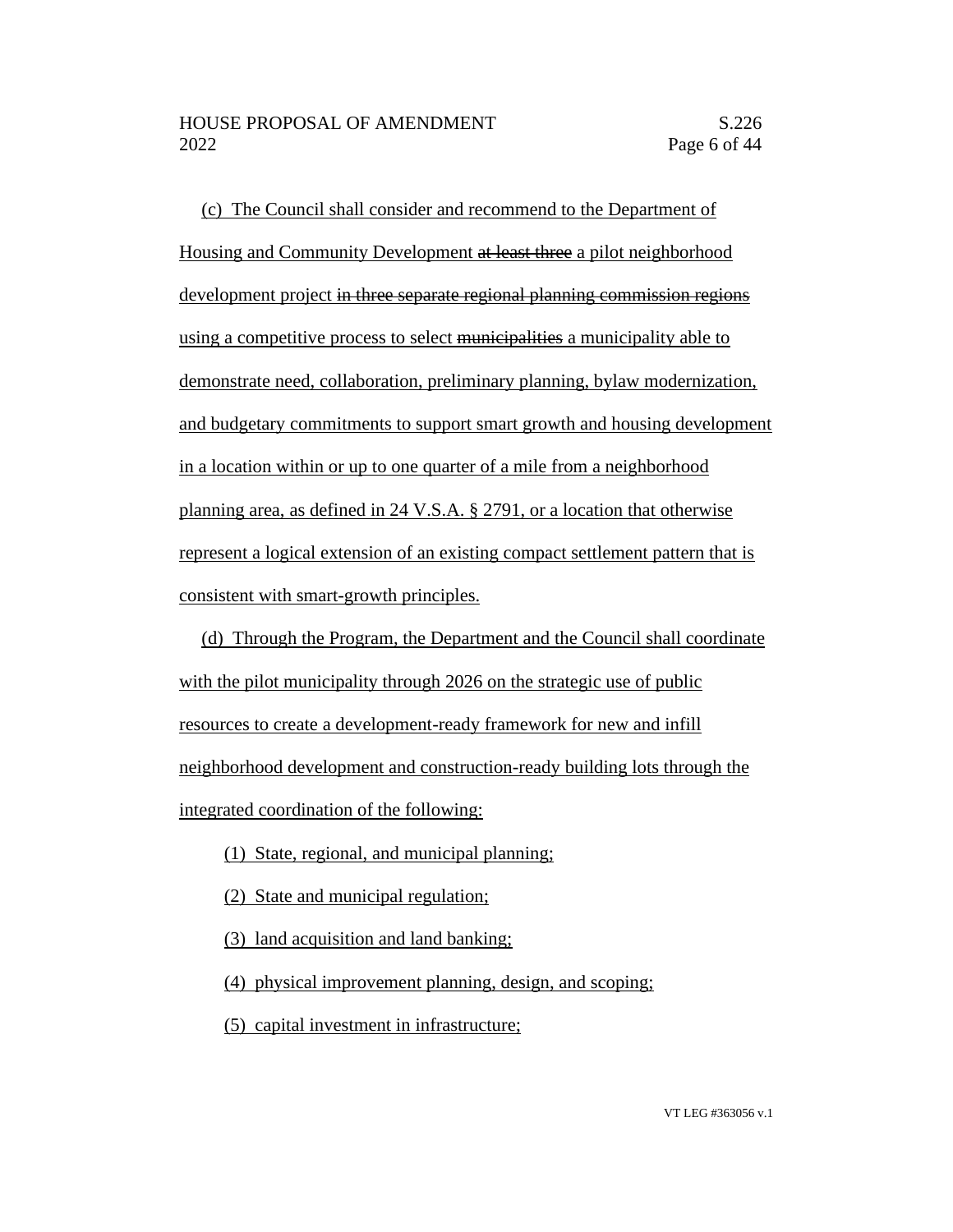(6) financing and funding, including funding from the American Rescue Plan Act and Infrastructure Investment and Jobs Act;

(7) lot and building development by private and nonprofit developers;

and

(8) the sale or leasing of homes.

(e) The Department and the Council shall seek to achieve the following goals through the Program:

(1) The development of a neighborhood that:

(A) is compact and human-scaled, with a density of at least eight dwelling units per acre, including modestly sized dwellings on small lots;

(B) is characteristic of Vermont's smart growth principles, as provided in 24 V.S.A. § 2791;

(C) is located in proximity to existing residential, employment, and civic uses;

(D) provides for a mix of housing types, styles, tenure, and sizes to accommodate diverse households of varying composition, age, and income, including not less than 25 percent of the units with perpetual affordability and 35 percent of the homes affordable at 80 percent of the area median income;

(E) provides for a mix of transportation modes with interconnected streets and sidewalks; and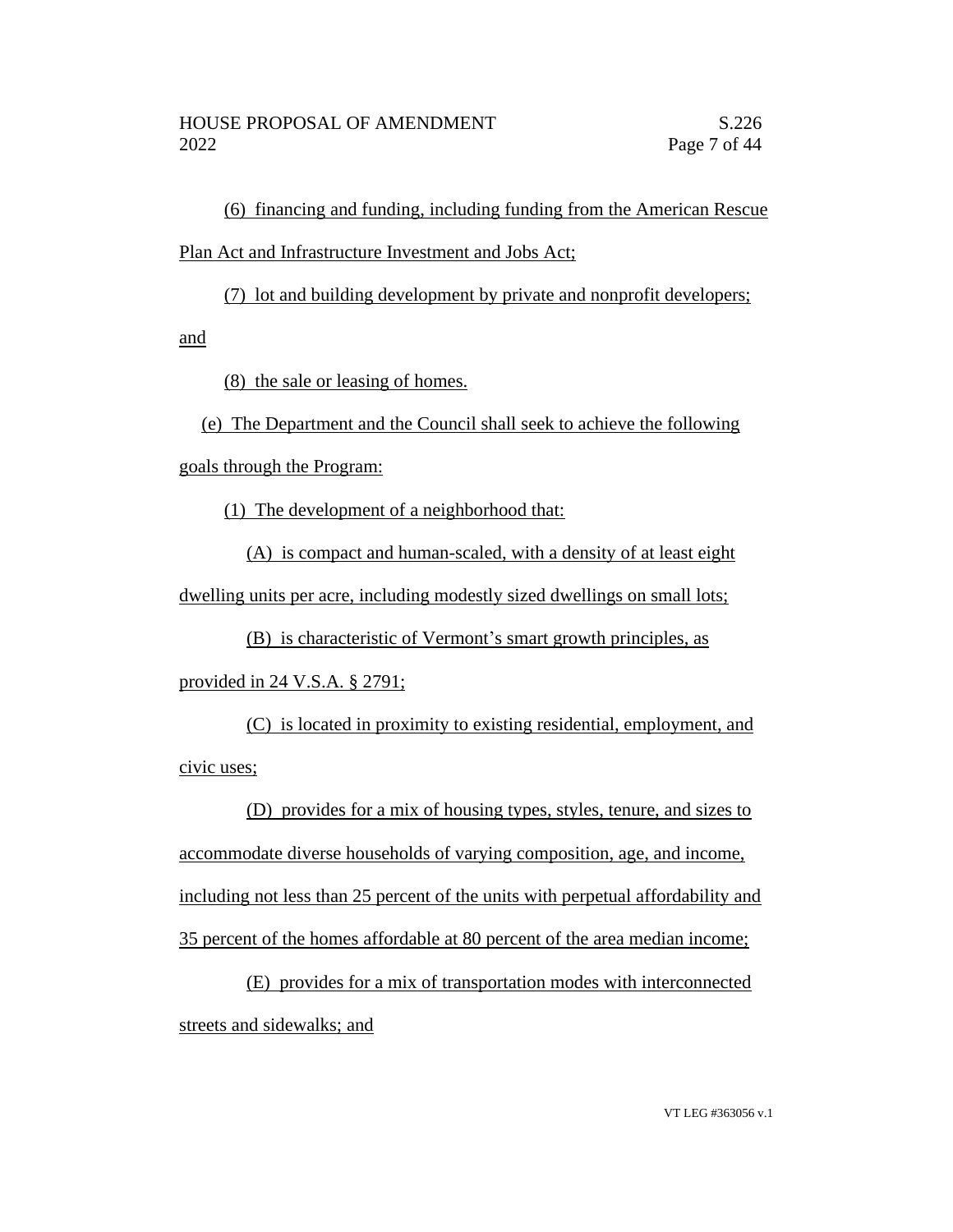(F) is designed in a manner that enhances historic resources, climate readiness, energy efficiency, environmental quality, resident health, and overall livability.

(2) A successful model for the acquisition or banking of developable- or development-ready land for new neighborhood development or infill development within an existing, developed neighborhood.

(3) A successful model for the integration of planning and implementation for water, sewer, and other public utilities and services with land use planning and transportation investments in new or upgraded streets.

(f) \$1,000,000.00 is appropriated from the American Recue Plan Act (ARPA) recovery funds to the Department of Housing and Community Development for predevelopment grants that implement this section, which may fund municipal planning, site control, land acquisition, design, scoping, and surveying for the development of a pilot neighborhood.

(g) Of the amounts appropriated in this section, the Department may reserve not more than \$100,000.00 for related administrative expenses through fiscal year 2026.

(h) The Agency of Natural Resources and the Agency of Transportation shall report back to the General Assembly on or before December 15, 2024 on financial contributions the agencies can make to the Program's pilot neighborhood.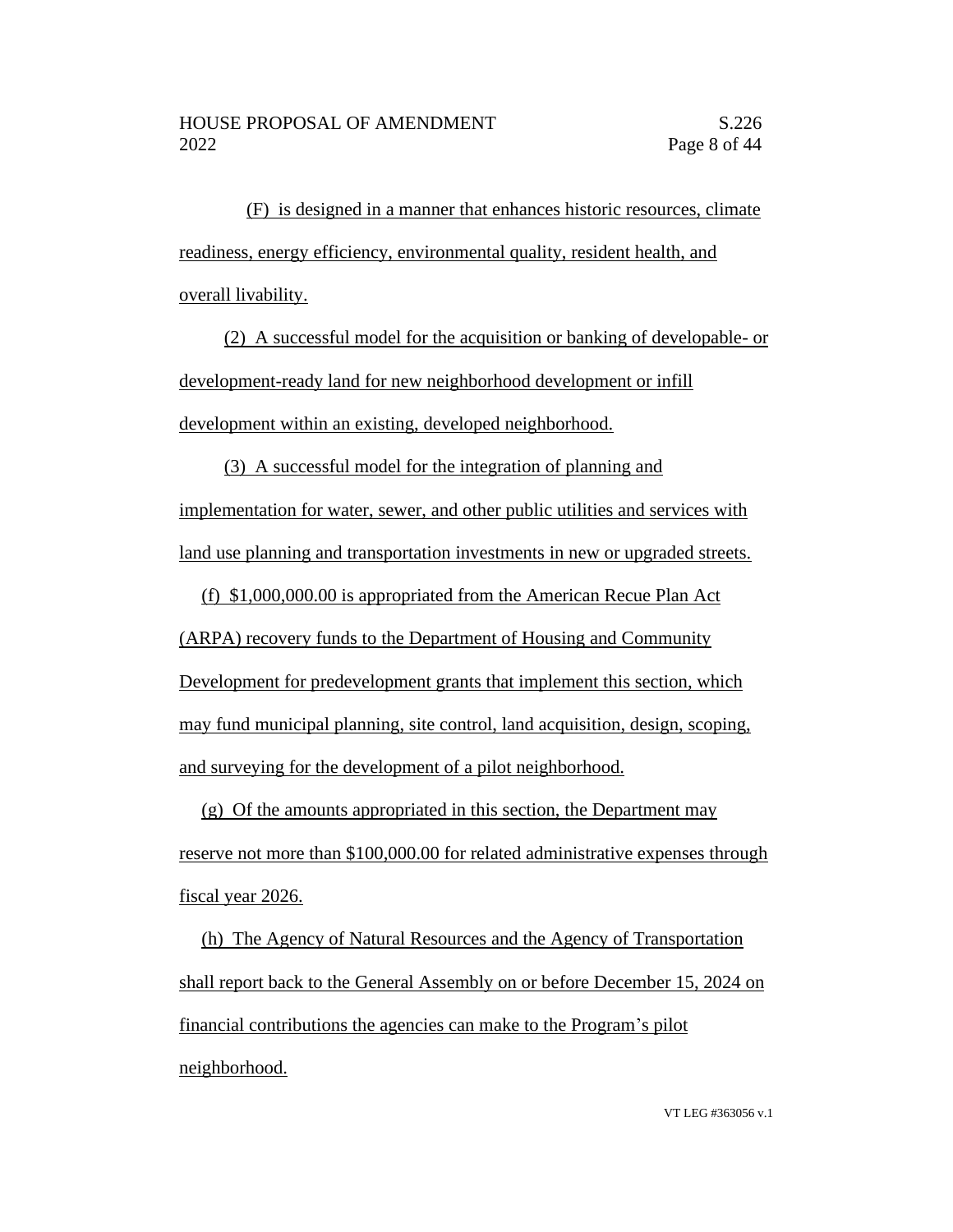(i) The Department of Housing and Community Development shall report back to the General Assembly on the results of the Program on or before

December 15, 2026.

\* \* \* Downtown and Village Center Tax Credit Program \* \* \*

Sec. 5. 32 V.S.A. § 5930aa is amended to read:

#### § 5930aa. DEFINITIONS

As used in this subchapter:

(1) "Qualified applicant" means an owner or lessee of a qualified building involving a qualified project, but does not include a State or federal agency or a political subdivision of either; or an instrumentality of the United States.

(2) "Qualified building" means a building built at least 30 years before the date of application, located within a designated downtown  $\theta$ <sub>r</sub> village center, or neighborhood development area, which, upon completion of the project supported by the tax credit, will be an income-producing building not used solely as a single-family residence. Churches and other buildings owned by religious organization may be qualified buildings, but in no event shall tax credits be used for religious worship.

(3) "Qualified code improvement project" means a project:

(A) to install or improve platform lifts suitable for transporting personal mobility devices, limited use or limited application elevators,

VT LEG #363056 v.1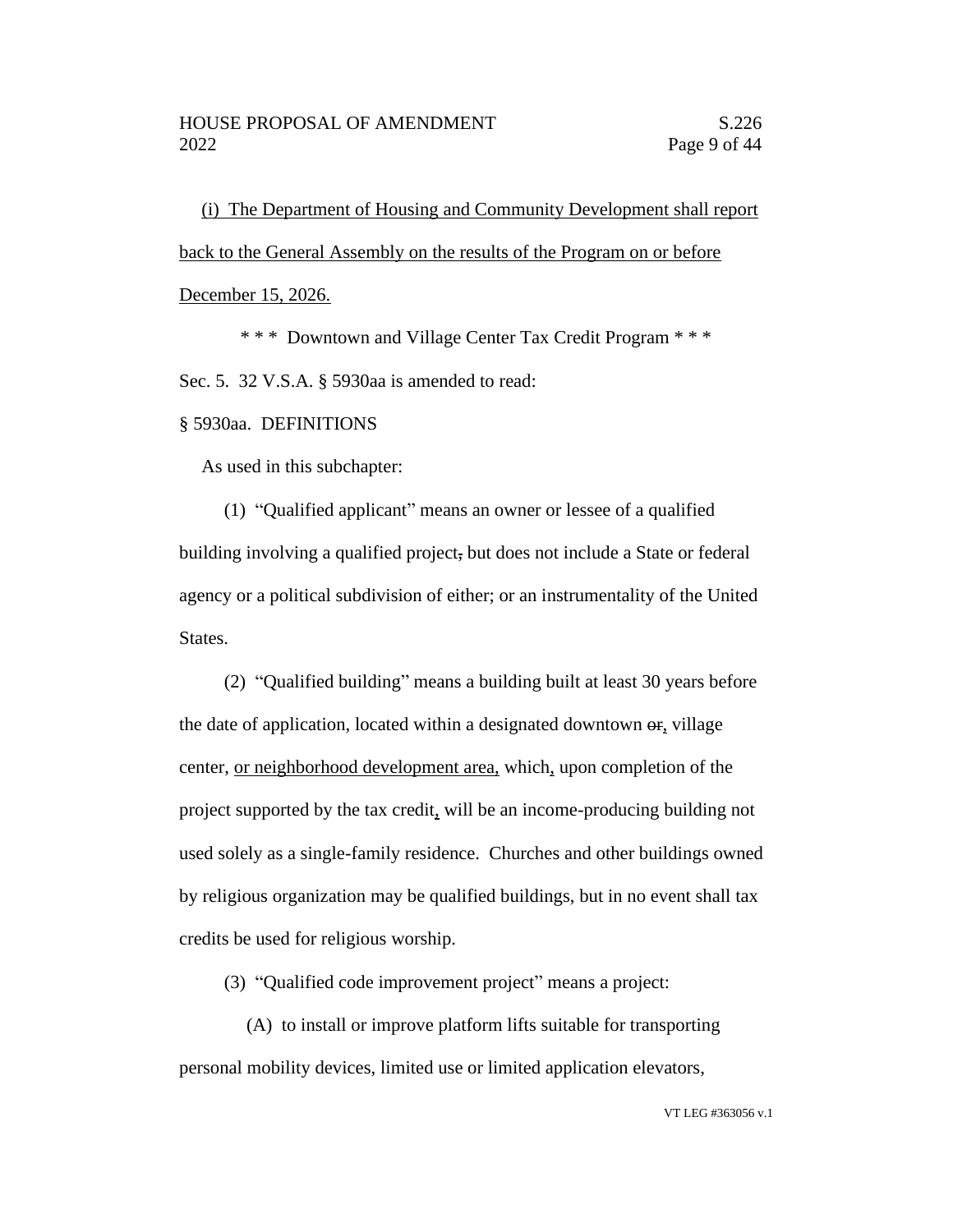elevators, sprinkler systems, and capital improvements in a qualified building, and the installations or improvements are required to bring the building into compliance with the statutory requirements and rules regarding fire prevention, life safety, and electrical, plumbing, and accessibility codes as determined by the Department of Public Safety;

(B) to abate lead paint conditions or other substances hazardous to human health or safety in a qualified building; or

(C) to redevelop a contaminated property in a designated downtown or, village center, or neighborhood development area under a plan approved by the Secretary of Natural Resources pursuant to 10 V.S.A. § 6615a.

(4) "Qualified expenditures" means construction-related expenses of the taxpayer directly related to the project for which the tax credit is sought but excluding any expenses related to a private residence.

(5) "Qualified façade improvement project" means the rehabilitation of the façade of a qualified building that contributes to the integrity of the designated downtown  $\Theta$ **r**, designated village center, or neighborhood development area. Façade improvements to qualified buildings listed, or eligible for listing, in the State or National Register of Historic Places must be consistent with Secretary of the Interior Standards, as determined by the Vermont Division for Historic Preservation.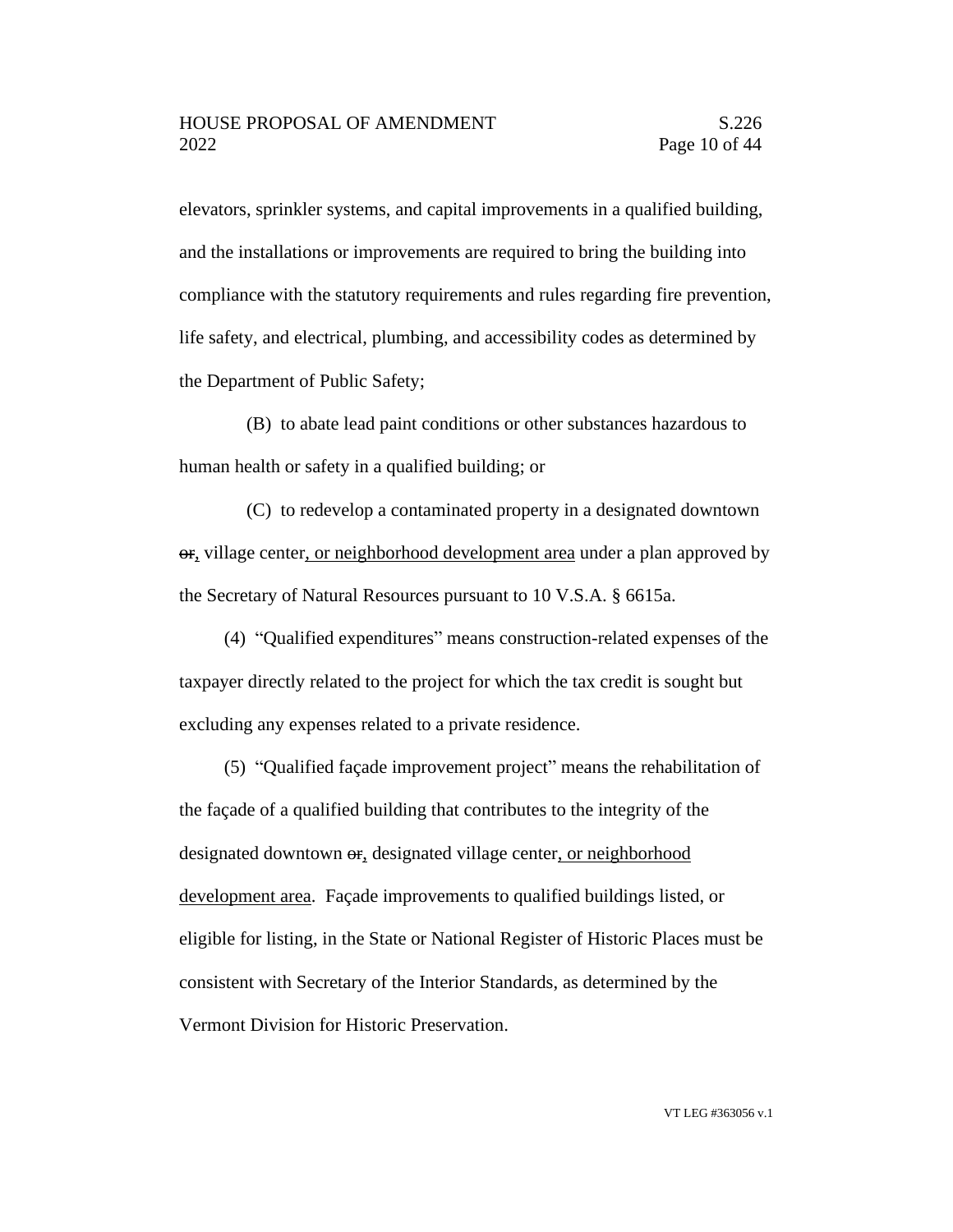(6) "Qualified Flood Mitigation Project" means any combination of structural and nonstructural changes to a building located within the flood hazard area as mapped by the Federal Emergency Management Agency that reduces or eliminates flood damage to the building or its contents. The project shall comply with the municipality's adopted flood hazard bylaw, if applicable, and a certificate of completion shall be submitted by a registered engineer, architect, qualified contractor, or qualified local official to the State Board. Improvements to qualified buildings listed, or eligible for listing, in the State or National Register of Historic Places shall be consistent with Secretary of the Interior's Standards for Rehabilitation, as determined by the Vermont Division for Historic Preservation.

(7) "Qualified historic rehabilitation project" means an historic rehabilitation project that has received federal certification for the rehabilitation project.

 $(7)(8)$  "Qualified project" means a qualified code improvement, qualified façade improvement, or qualified historic rehabilitation project as defined by this subchapter.

(8)(9) "State Board" means the Vermont Downtown Development Board established pursuant to 24 V.S.A. chapter 76A.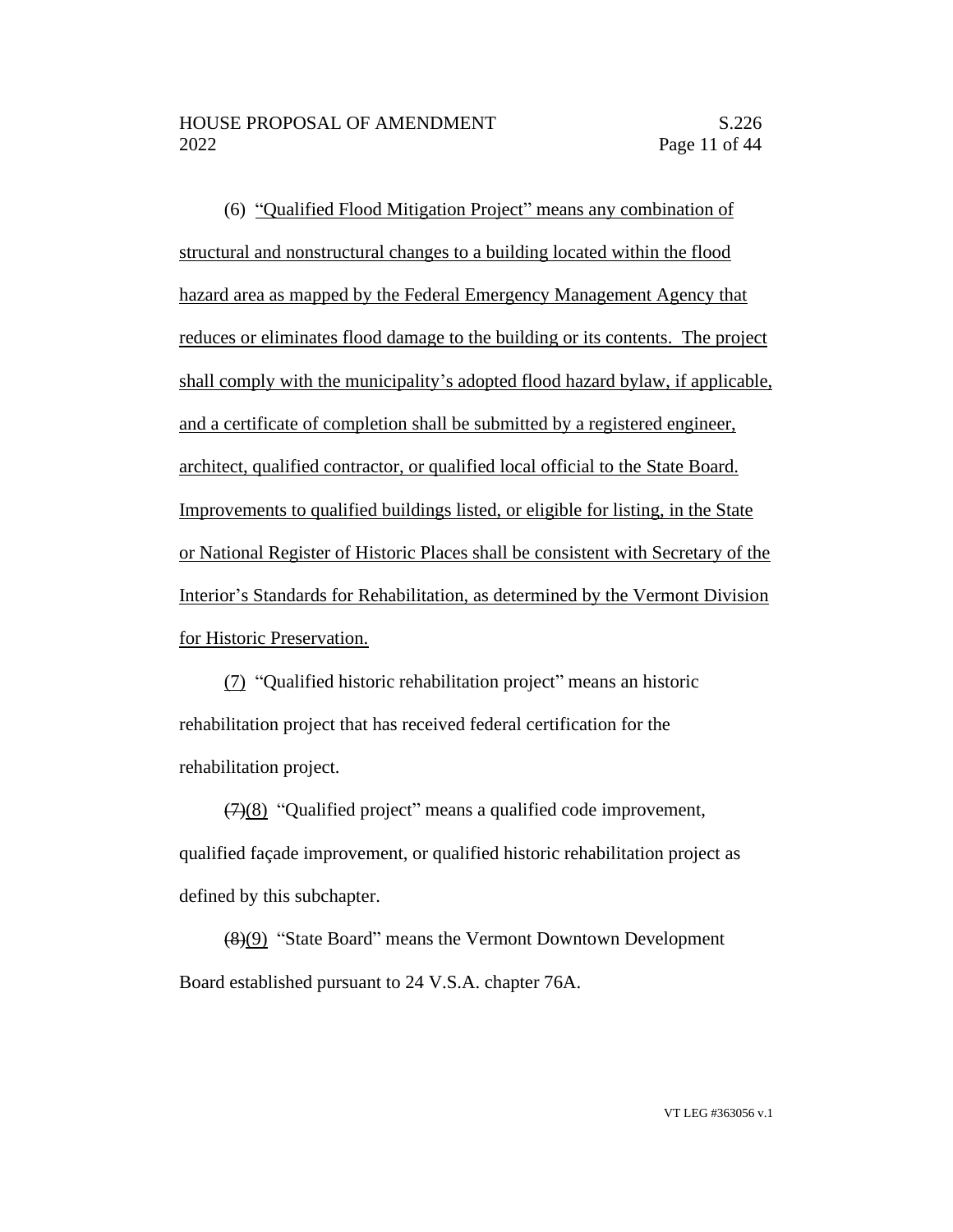Sec. 6. 32 V.S.A. § 5930bb is amended to read:

§ 5930bb. ELIGIBILITY AND ADMINISTRATION

\* \* \*

(e) Availability of Neighborhood Development Area tax credits.

Beginning on July 1, 2025, under this subchapter no new tax credit may be

allocated by the State Board to a qualified building located in a neighborhood

development area unless specific funds have been appropriated for that

purpose.

Sec. 7. 24 V.S.A. § 2793a is amended to read:

§ 2793a. DESIGNATION OF VILLAGE CENTERS BY STATE BOARD

\* \* \*

(c) A village center designated by the State Board pursuant to subsection (a) of this section is eligible for the following development incentives and benefits:

\* \* \*

(4) The following State tax credits for projects located in a designated village center:

(A) A State historic rehabilitation tax credit of ten percent under 32 V.S.A. § 5930cc(a) that meets the requirements for the federal rehabilitation tax credit.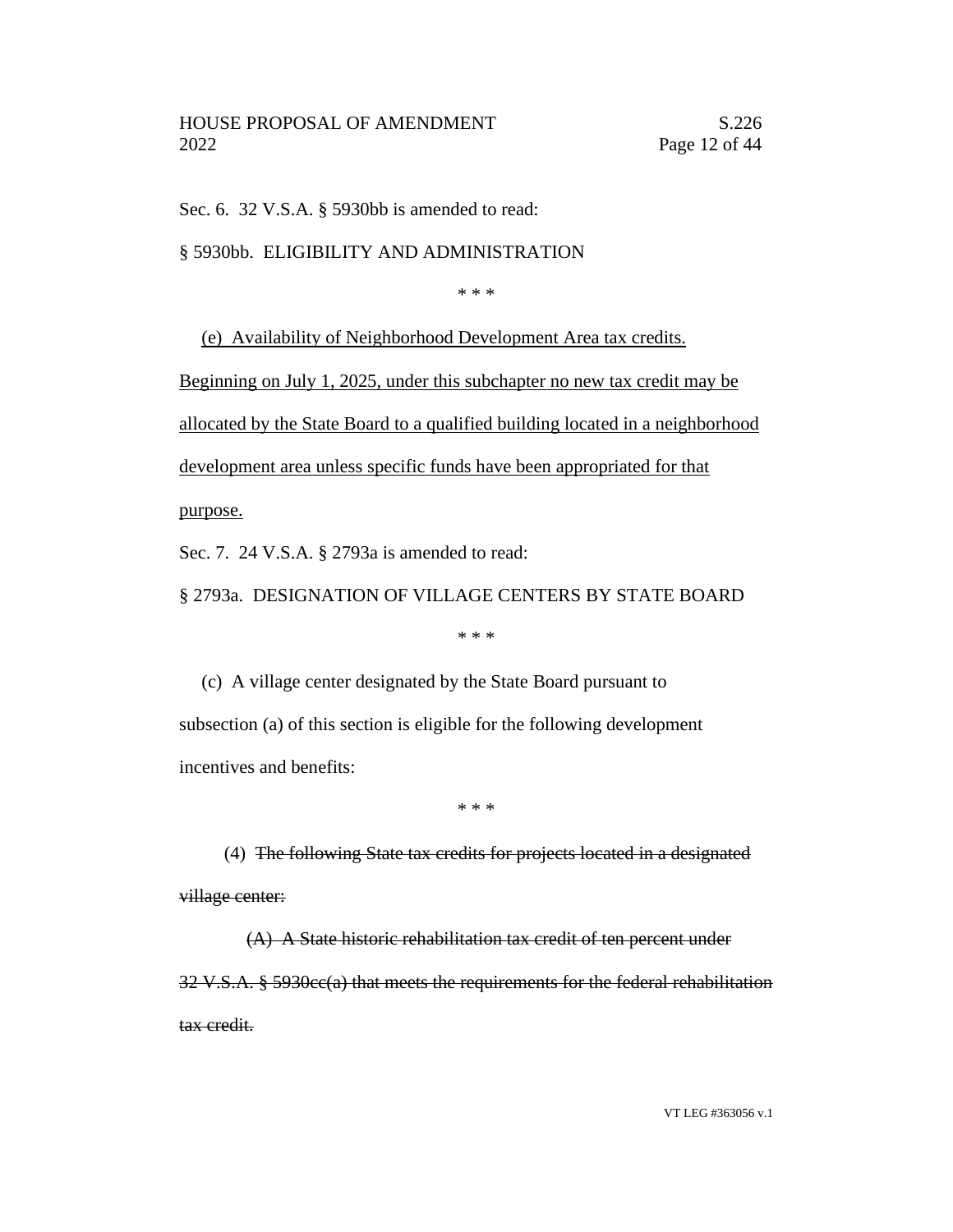(B) A State façade improvement tax credit of 25 percent under 32 V.S.A. § 5930cc(b). (C) A State code improvement tax credit of 50 percent under 32 V.S.A. § 5930cc(e) The Downtown and Village Center Tax Credit Program

described in 32 V.S.A. § 5930aa et seq.

\* \* \*

Sec. 8. 24 V.S.A. § 2793e is amended to read: § 2793e. NEIGHBORHOOD PLANNING AREAS; DESIGNATION OF NEIGHBORHOOD DEVELOPMENT AREAS

\* \* \*

(f) Neighborhood development area incentives for developers. Once a municipality has a designated neighborhood development area or has a Vermont neighborhood designation pursuant to section 2793d of this title, any proposed development within that area shall be eligible for each of the benefits listed in this subsection. These benefits shall accrue upon approval by the district coordinator, who shall review the density requirements set forth in subdivision (c)(7) of this section to determine benefit eligibility and issue a jurisdictional opinion under 10 V.S.A. chapter 151 on whether the density requirements are met. These benefits are:

(1) The the application fee limit for wastewater applications stated in 3 V.S.A. § 2822(j)(4)(D).;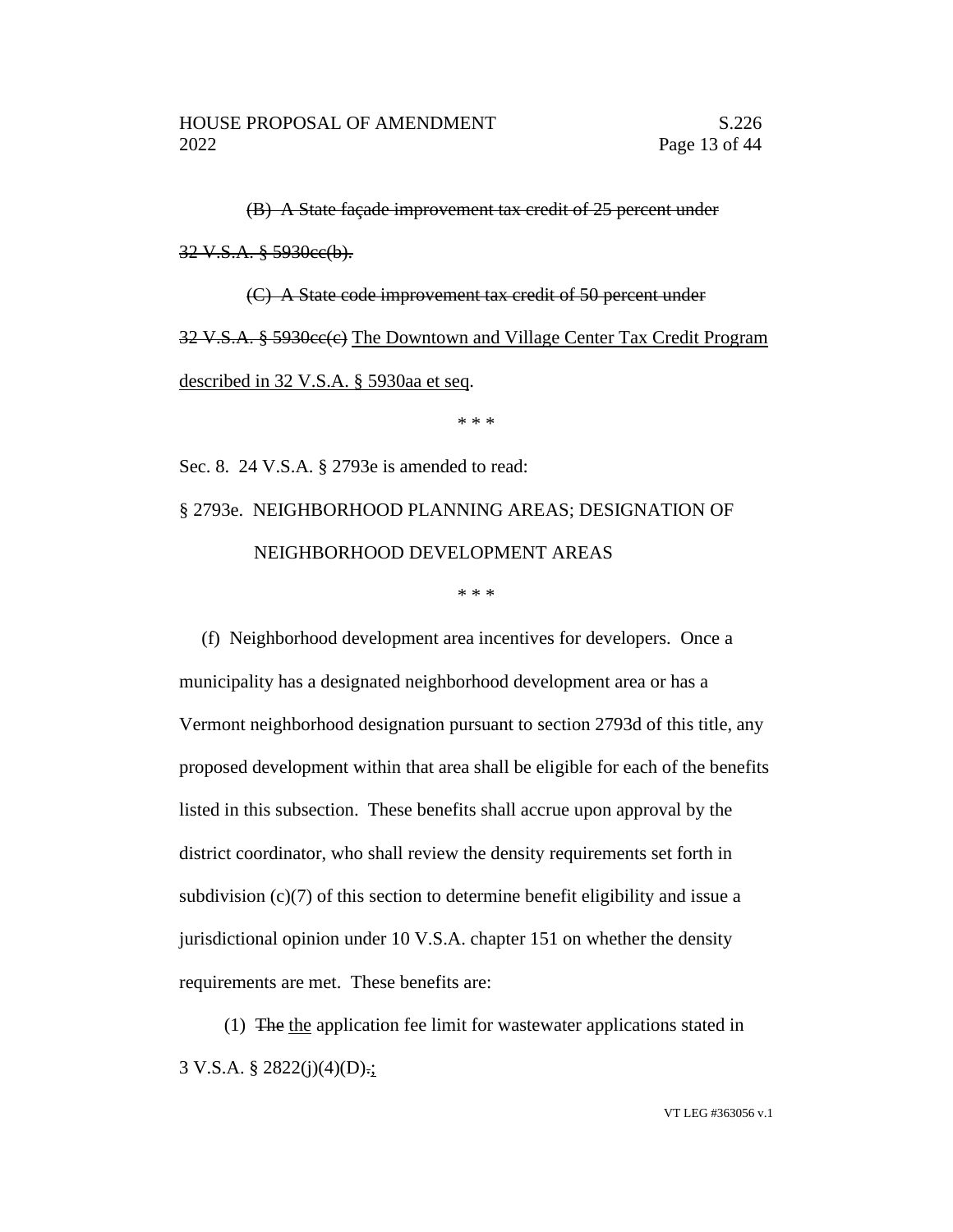(2) The the application fee reduction for residential development stated in 10 V.S.A. § 6083a(d).;

(3) The the exclusion from the land gains tax provided by 32 V.S.A.

§ 10002(p); and

(4) eligibility for the Downtown and Village Center Tax Credit Program described in 32 V.S.A. § 5930aa et seq.

\* \* \*

Sec. 9. 24 V.S.A. § 2794 is amended to read:

## § 2794. INCENTIVES FOR PROGRAM DESIGNEES

(a) Upon designation by the Vermont Downtown Development Board under section 2793 of this title, a downtown development district and projects in a downtown development district shall be eligible for the following:

(1) Priority consideration by any agency of the State administering any State or federal assistance program providing funding or other aid to a municipal downtown area with consideration given to such factors as the costs and benefits provided and the immediacy of those benefits, provided the project is eligible for the assistance program.

(2) The following State tax credits:

(A) A State historic rehabilitation tax credit of 10 percent under 32 V.S.A. § 5930cc(a) that meets the requirements for the federal rehabilitation tax credit.

VT LEG #363056 v.1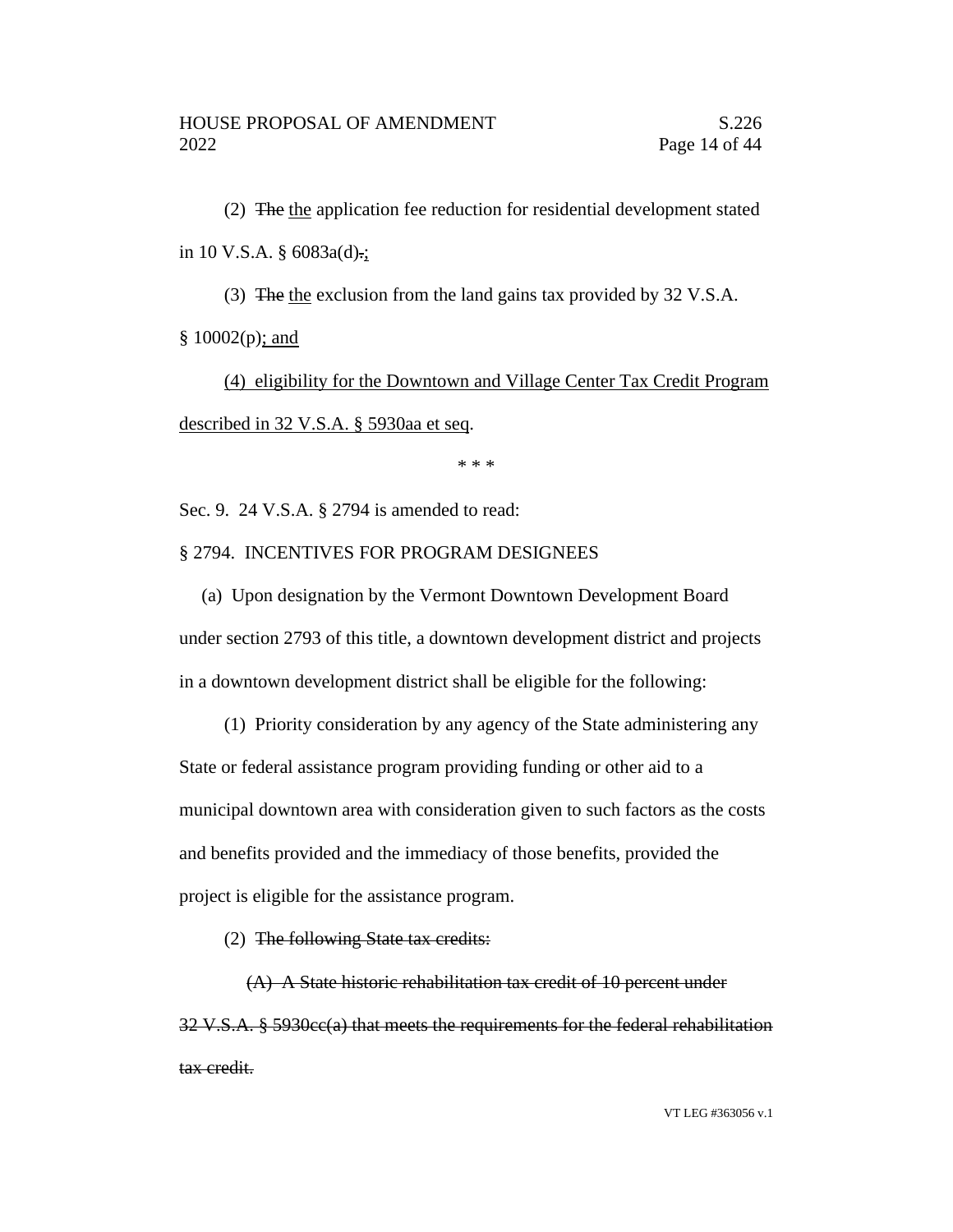(B) A State façade improvement tax credit of 25 percent under

32 V.S.A. § 5930cc(b).

(C) A State code improvement tax credit of 50 percent under 32 V.S.A. § 5930ee(e) The Downtown and Village Center Tax Credit Program described in 32 V.S.A. § 5930aa et seq.

\* \* \*

Sec. 10. 32 V.S.A. § 5930cc is amended to read:

§ 5930cc. DOWNTOWN AND VILLAGE CENTER PROGRAM TAX **CREDITS** 

\* \* \*

(d) Flood Mitigation Tax Credit. The qualified applicant of a qualified flood mitigation project shall be entitled, upon the approval of the State Board, to claim against the taxpayer's State individual income tax, State corporate income tax, or bank franchise or insurance premiums tax liability a credit of 50 percent of qualified expenditures up to a maximum tax credit of \$75,000.00.

\* \* \* Missing Middle Housing \* \* \*

Sec. 11. MISSING MIDDLE-INCOME HOMEOWNERSHIP

## DEVELOPMENT PILOT PROGRAM

(a) The following amounts are appropriated from the America Rescue Plan Act (ARPA) – Coronavirus State Fiscal Recovery Funds to the Department of Housing and Community Development to grant to the Vermont Housing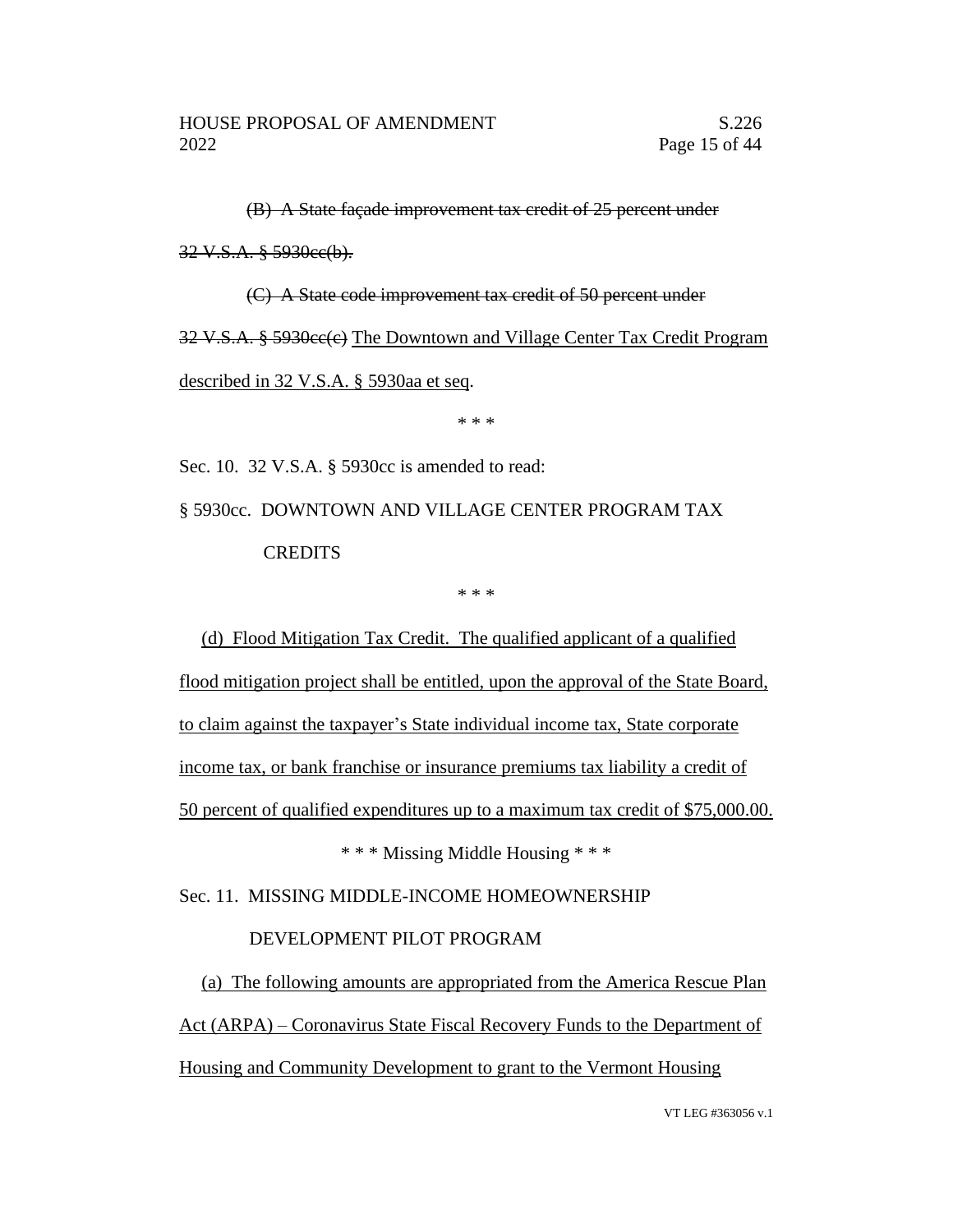Finance Agency to establish the Missing Middle-Income Homeownership

Development Pilot Program:

(1) \$5,000,000.00 in fiscal year 2022; and

(2) \$10,000,000.00 in fiscal year 2023.

(b) As used in this section:

(1) "Affordable owner-occupied housing" means owner-occupied housing identified in 26 U.S.C. § 143(c)(1) or that qualifies under Vermont

Housing Finance Agency criteria governing owner-occupied housing.

(2) "Income-eligible homebuyer" means a Vermont household with annual income that does not exceed 120 percent of area median income.

(c) The Agency shall use the funds appropriated in this section to provide subsidies for new construction or acquisition and substantial rehabilitation of affordable owner-occupied housing for purchase by income-eligible homebuyers.

(d) The total amount of subsidies for a project shall not exceed 35 percent of eligible development costs, as determined by the Agency, which the Agency may allocate consistent with the following:

(1) Developer subsidy. The Agency may provide a direct subsidy to the developer, which shall not exceed the difference between the cost of development and the market value of the home as completed.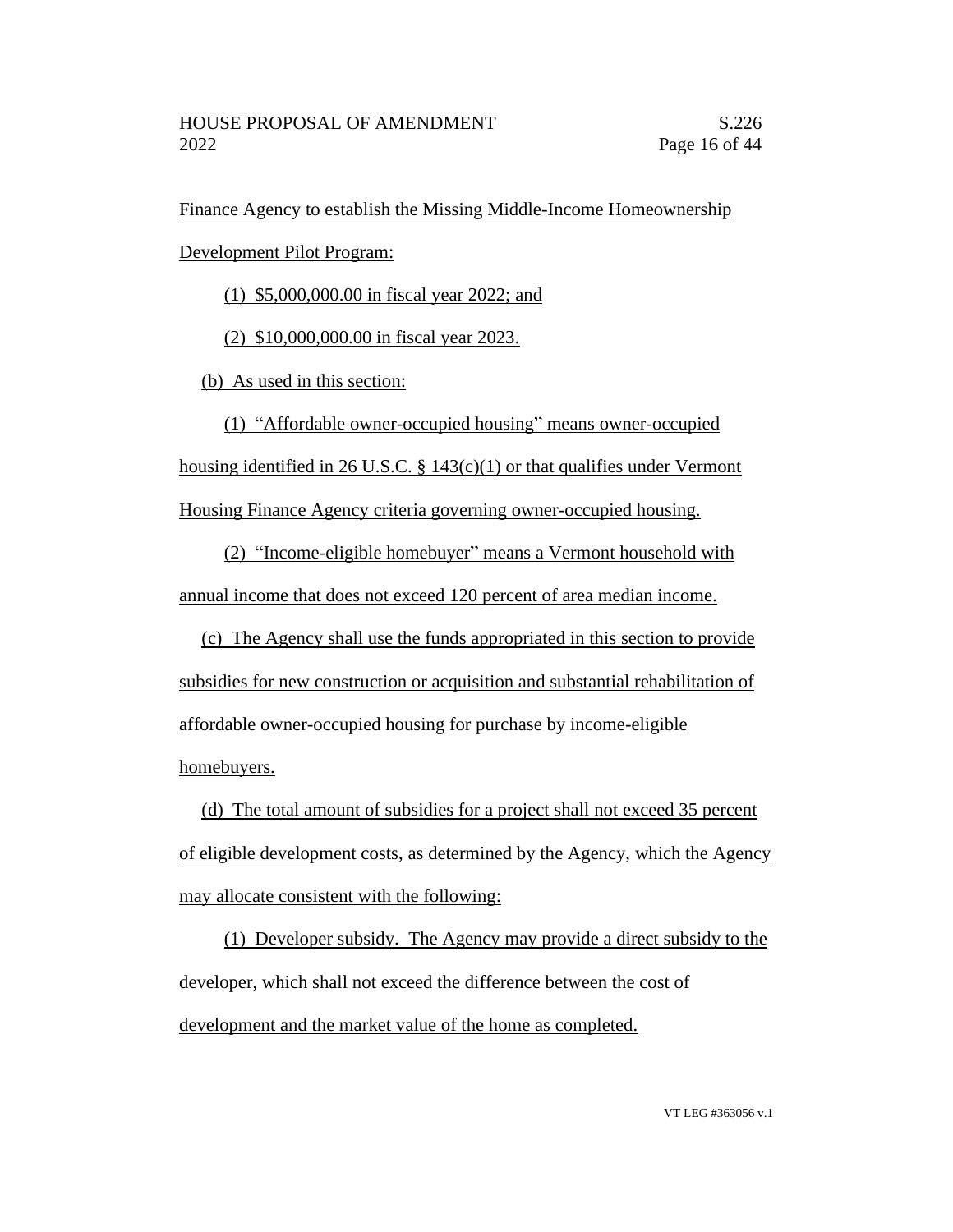(2) Affordability subsidy. Of any remaining amounts available for the project after the developer subsidy, the Agency may provide a subsidy for the benefit of the homebuyer to reduce the cost of purchasing the home, provided that:

(A) the Agency includes conditions in the subsidy, or uses another legal mechanism, to ensure that, to the extent the home value has risen, the amount of the subsidy remains with the home to offset the cost to future homebuyers; or

(B) the subsidy is subject to a housing subsidy covenant, as defined in 27 V.S.A. § 610, that preserves the affordability of the home for a period of 99 years or longer.

(3) The Agency shall allocate not less than 33 percent of the funds available through the Program to projects that include a housing subsidy covenant consistent with subdivision (2)(B) of this subsection.

(e) The Agency shall adopt a Program plan that establishes application and selection criteria, including:

(1) project location;

(2) geographic distribution;

(3) leveraging of other programs;

(4) housing market needs;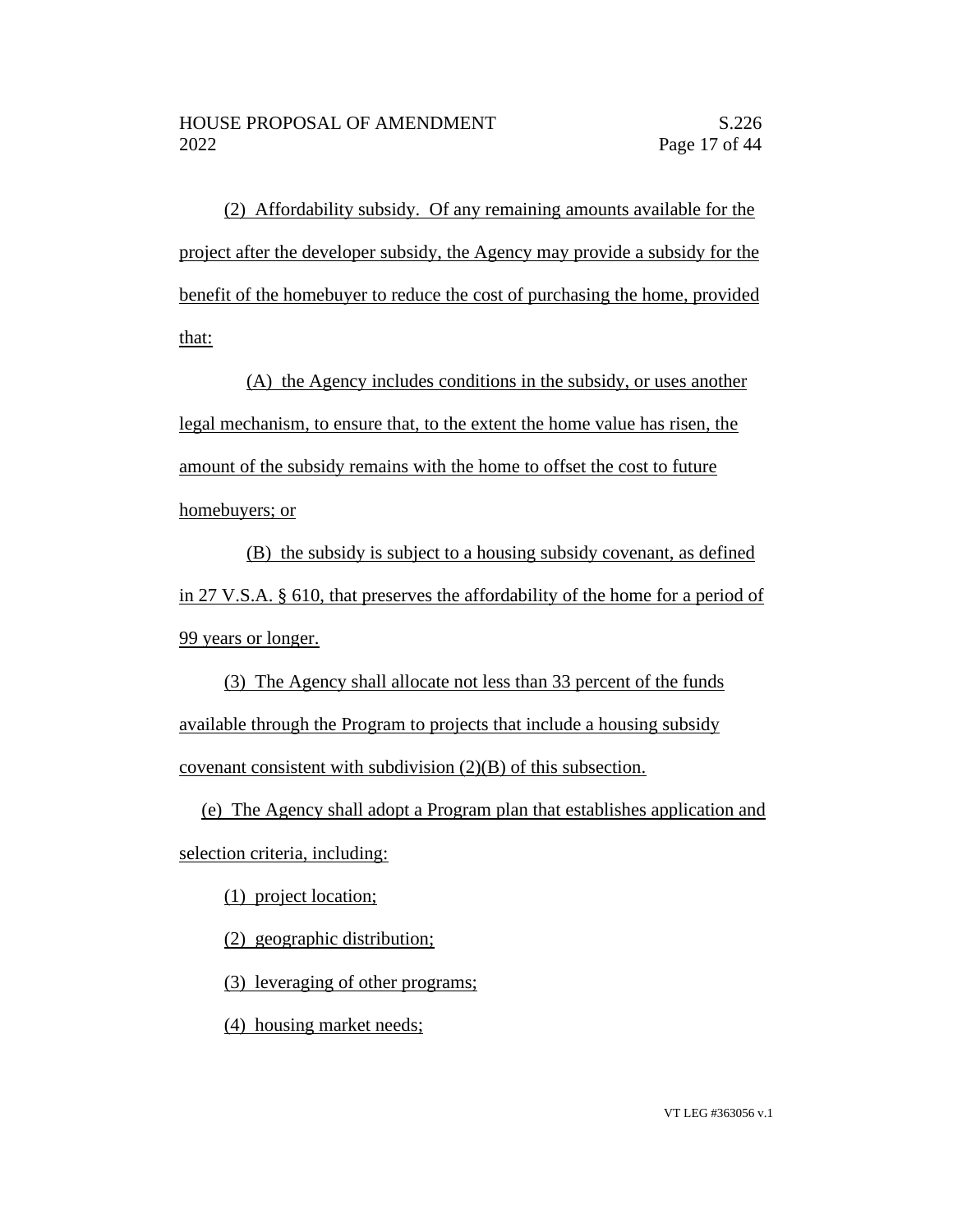(5) project characteristics, including whether the project includes the use of existing housing as part of a community revitalization plan;

(6) construction standards, including considerations for size;

(7) priority for plans with deeper affordability and longer duration of

affordability requirements;

(8) sponsor characteristics;

(9) energy efficiency of the development; and

(10) historic nature of the project.

(f) The Agency may assign its rights under any investment or subsidy made under this section to the Vermont Housing and Conservation Board or any State agency or nonprofit organization qualifying under 26 U.S.C. §  $501(c)(3)$ , provided such assignee acknowledges and agrees to comply with the provisions of this section.

(g) The Agency shall ensure that initial investments made under this Program are obligated by December 31, 2024 and expended by December 31, 2026.

(h) The Department shall report to the House Committee on Housing,

General, and Military Affairs and Senate Committee on Economic

Development, Housing and General Affairs on the status of the Program

annually, on or before January 15, through 2027.

\* \* \* Residential Construction Contractors \* \* \*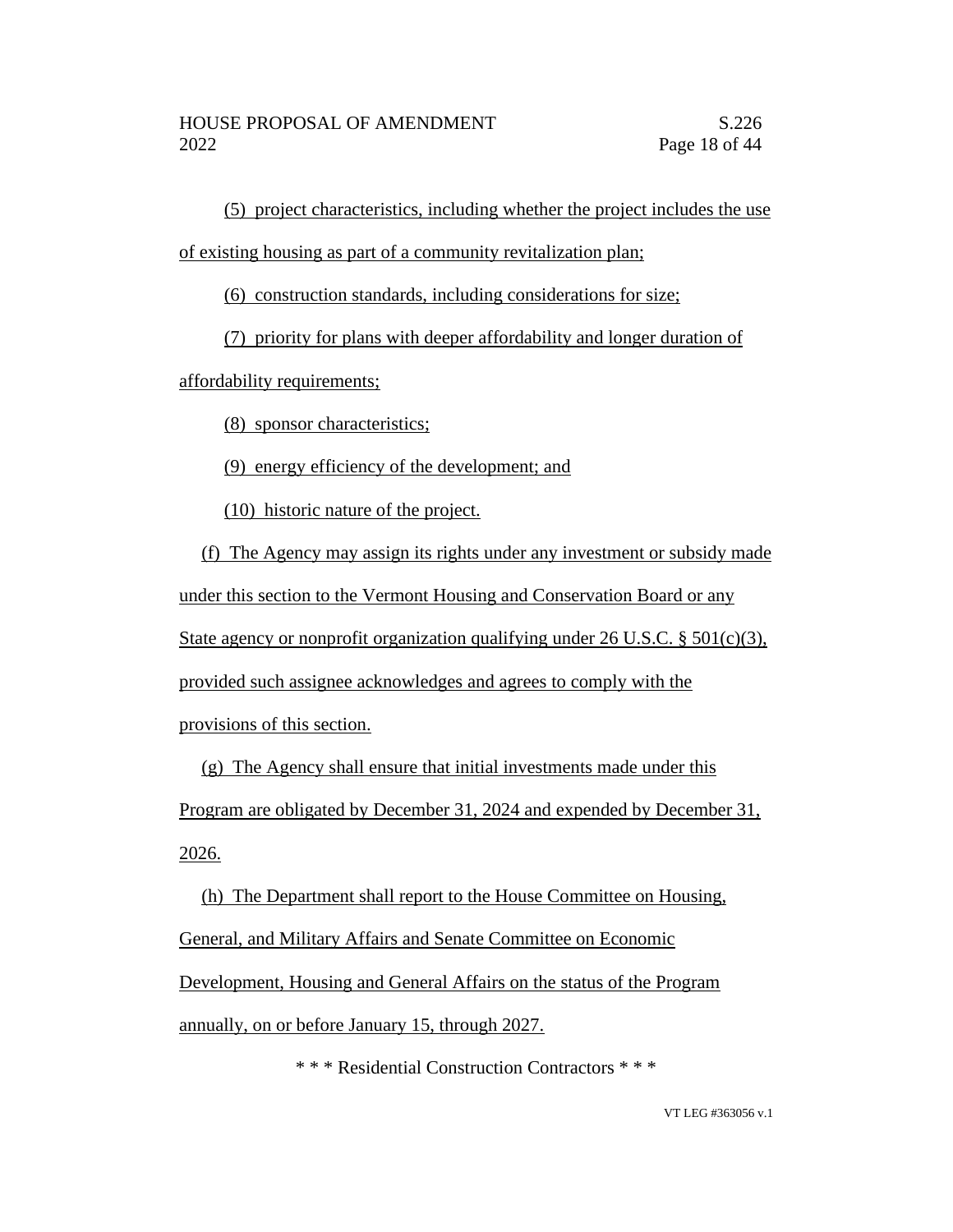Sec. 12. FINDINGS

The General Assembly finds that:

(1) There is currently no master list of residential construction contractors operating in the State.

(2) There is no standard process for determining or adjudicating construction contract fraud complaints either on the part of contractors or consumers.

(3) Public authorities have no mechanism to contact all contractors when necessary to provide updates to public health requirements, safe working protocols, codes and standards, available trainings and certifications, or building incentives or construction subsidies.

(4) Wide dissemination of information on codes, standards, and trainings is vital to improving construction techniques throughout the State's construction industry. Since building thermal conditioning represents over one-quarter of the State's greenhouse gas emissions, improving energy performance is a key strategy for meeting the requirements of the Global Warming Solutions Act, 2020 Acts and Resolves No. 153.

(5) While registration is not licensure and confers no assurance of competence, consumers have no way of knowing whether a contractor is operating legally or has been subject to civil claims or disciplinary actions.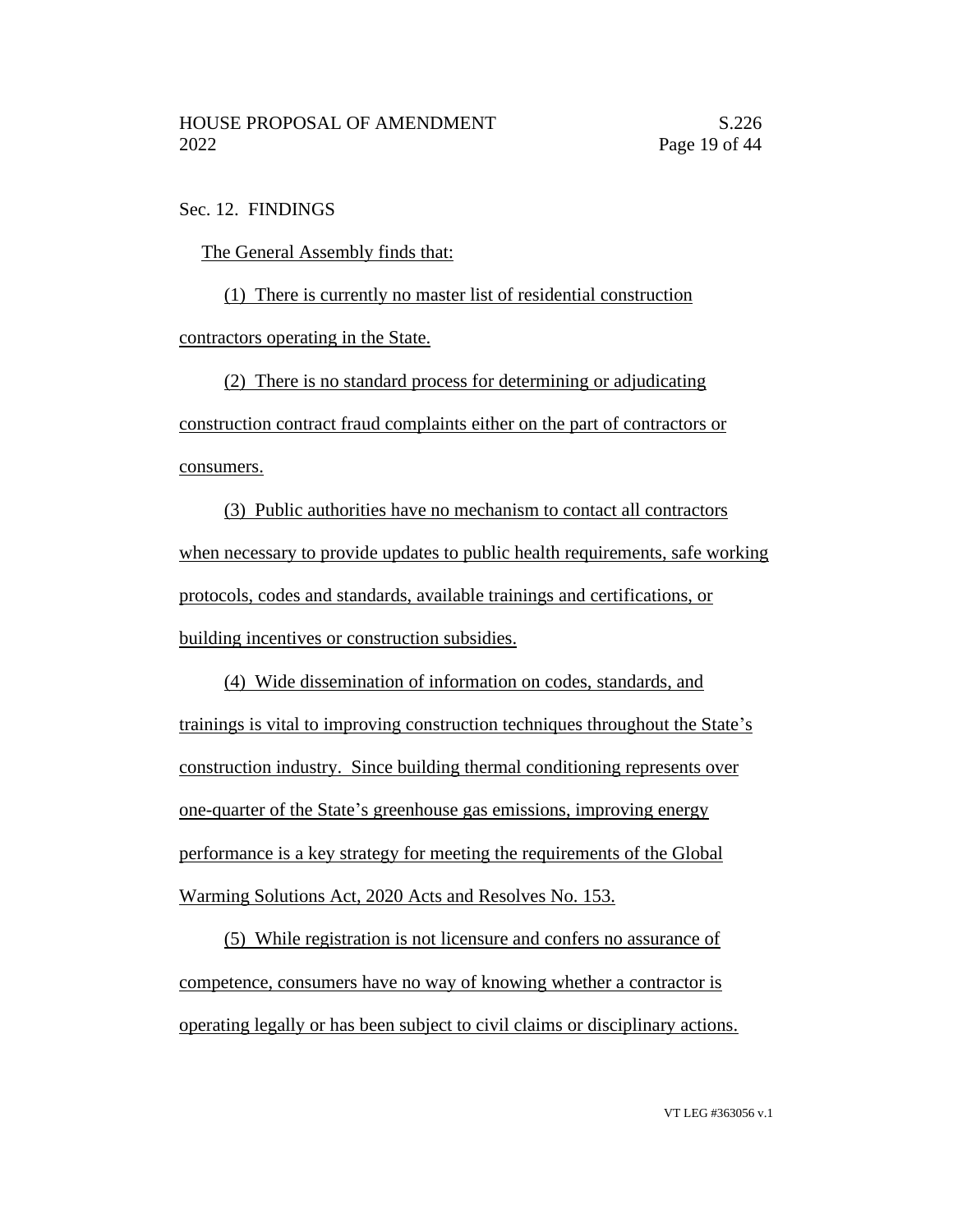(6) A noncommercial, standardized public listing will provide contractors an opportunity to include in their record optional third-party, Statesanctioned certifications.

Sec. 13. 3 V.S.A. § 122 is amended to read:

### § 122. OFFICE OF PROFESSIONAL REGULATION

The Office of Professional Regulation is created within the Office of the Secretary of State. The Office shall have a director who shall be qualified by education and professional experience to perform the duties of the position. The Director of the Office of Professional Regulation shall be a classified position with the Office of the Secretary of State. The following boards or professions are attached to the Office of Professional Regulation:

\* \* \*

(51) Residential Contractors.

Sec. 14. 26 V.S.A. chapter 106 is added to read:

#### CHAPTER 106. RESIDENTIAL CONTRACTORS

#### Subchapter 1. General Provisions

#### § 5501. REGISTRATION REQUIRED

(a) A person shall register with the Office of Professional Regulation prior to contracting with a homeowner to perform residential construction in exchange for consideration of more than \$10,000.00, including labor and materials.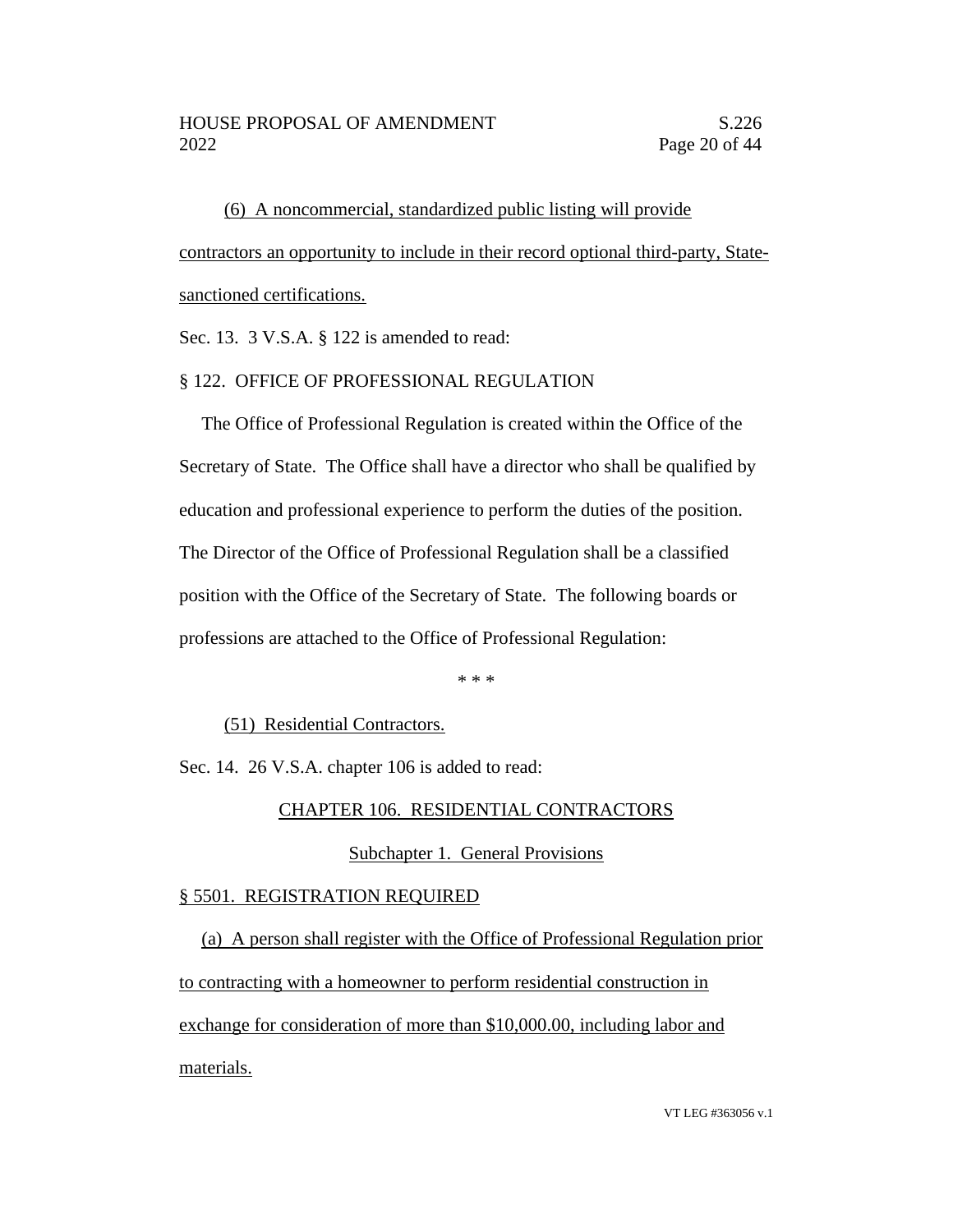(b) Unless otherwise exempt under section 5502 of this title, as used in this chapter, "residential construction" means to build, demolish, or alter a residential dwelling unit, or a building or premises with four or fewer residential dwelling units, in this State, and includes interior and exterior construction, renovation, and repair; painting; paving; roofing; weatherization; installation or repair of heating, plumbing, solar, electrical, water, or wastewater systems; and other activities the Office specifies by rule consistent with this chapter.

## § 5502. EXEMPTIONS

This chapter does not apply to:

(1) an employee acting within the scope of his or her employment for a business organization registered under this chapter;

(2)(A) a professional engineer, licensed architect, or a tradesperson licensed, registered, or certified by the Department of Public Safety acting within the scope of his or her license, registration, or certification; or

(B) a business that performs residential construction if the work is performed primarily by or under the direct supervision of one or more employees who are individually exempt from registration under subdivision  $(2)(A)$  of this section;

(3) delivery or installation of consumer appliances, audio-visual equipment, telephone equipment, or computer network equipment;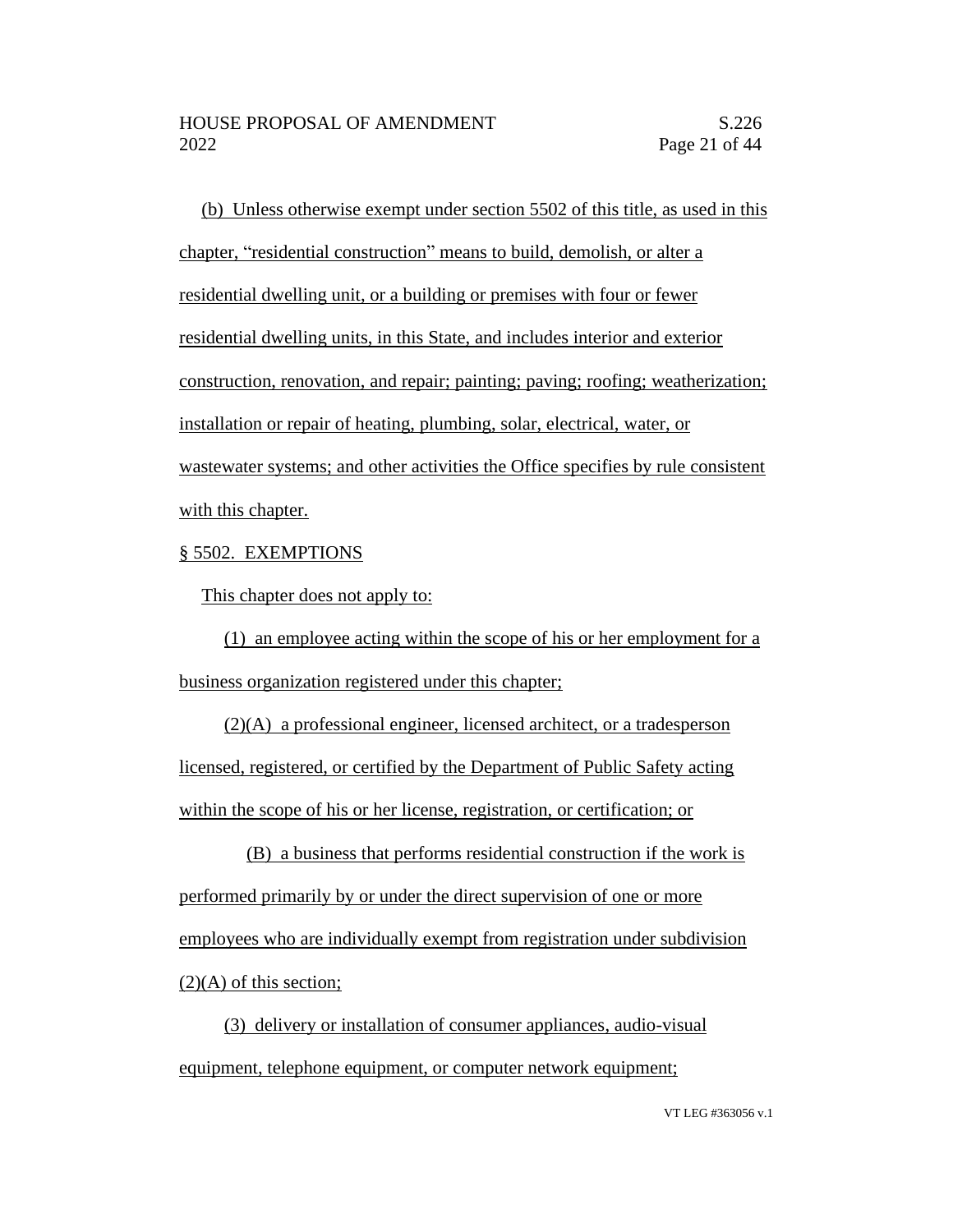(4) landscaping;

(5) work on a structure that is not attached to a residential building; or

(6) work that would otherwise require registration that a person

performs in response to an emergency, provided the person applies for registration within a reasonable time after performing the work.

## § 5503. MANDATORY REGISTRATION AND VOLUNTARY

## CERTIFICATION DISTINGUISHED

(a)(1) The system of mandatory registration established by this chapter is intended to protect against fraud, deception, breach of contract, and violations of law, but is not intended to establish standards for professional qualifications or workmanship that is otherwise lawful.

(2) The provisions of 3 V.S.A. § 129a, with respect to a registration, shall be construed in a manner consistent with the limitations of this subsection.

(b) The system of voluntary certification established in this chapter is intended to provide consumers and contractors with a publicly available, noncommercial venue for contractors to list optional approved certifications. The Director of Professional Regulation, in consultation with public safety officials and recognized associations or boards of builders, remodelers, architects, and engineers, may: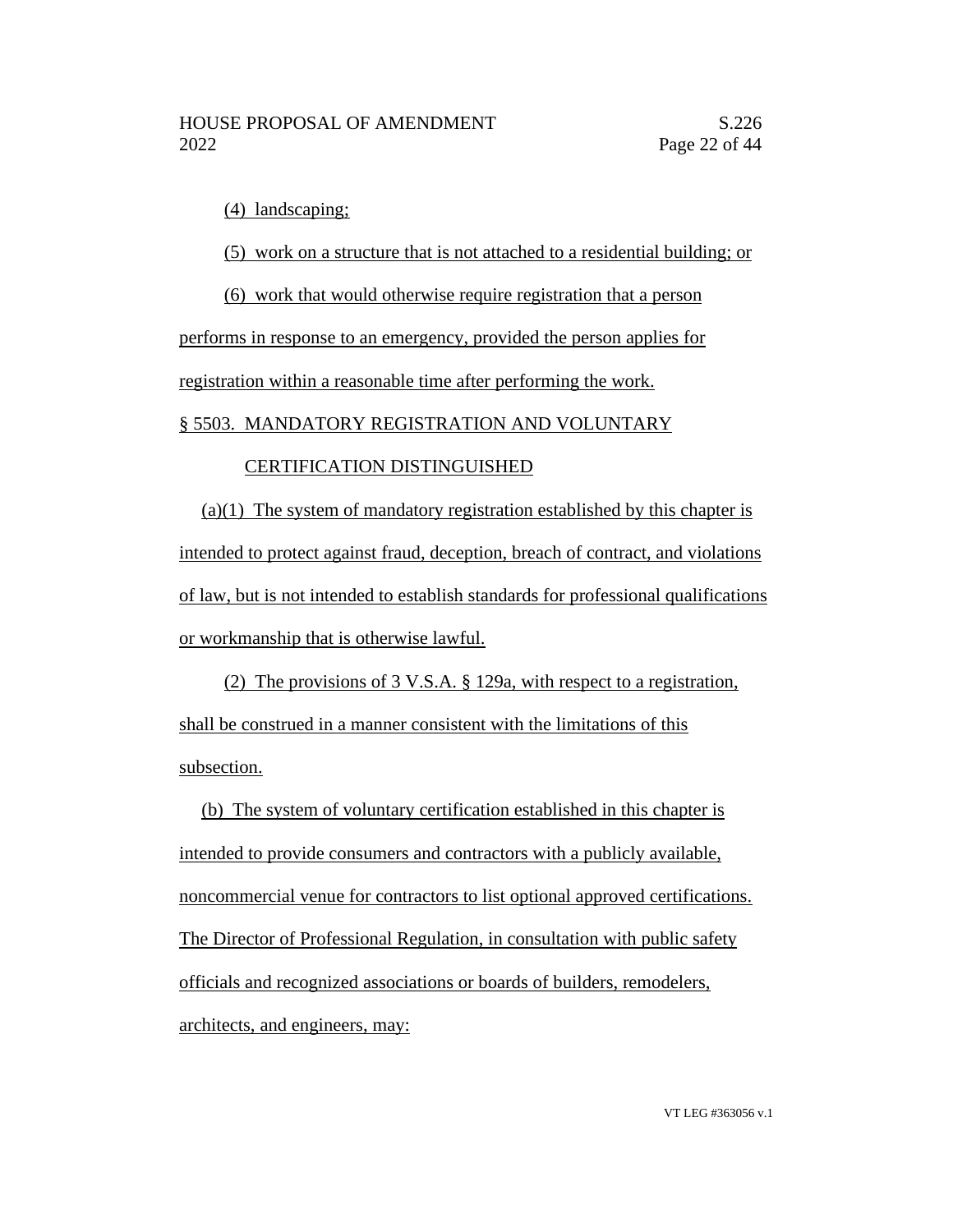(1) adopt rules providing for the issuance of voluntary certifications, as defined in subdivision 3101a(1) of this title, that signify demonstrated competence in particular subfields and specialties related to residential construction;

(2) establish minimum qualifications, and standards for performance and conduct, necessary for certification; and

(3) discipline a certificant for violating adopted standards or other law,

with or without affecting the underlying registration.

Subchapter 2. Administration

# § 5505. DUTIES OF THE DIRECTOR

(a) The Director of Professional Regulation shall:

(1) provide information to the public concerning registration,

certification, appeal procedures, and complaint procedures;

(2) administer fees established under this chapter;

(3) receive applications for registration or certification, issue

registrations and certifications to applicants qualified under this chapter, deny or renew registrations or certifications, and issue, revoke, suspend, condition, and reinstate registrations and certifications as ordered by an administrative law officer;

(4) prepare and maintain a registry of registrants and certificants; and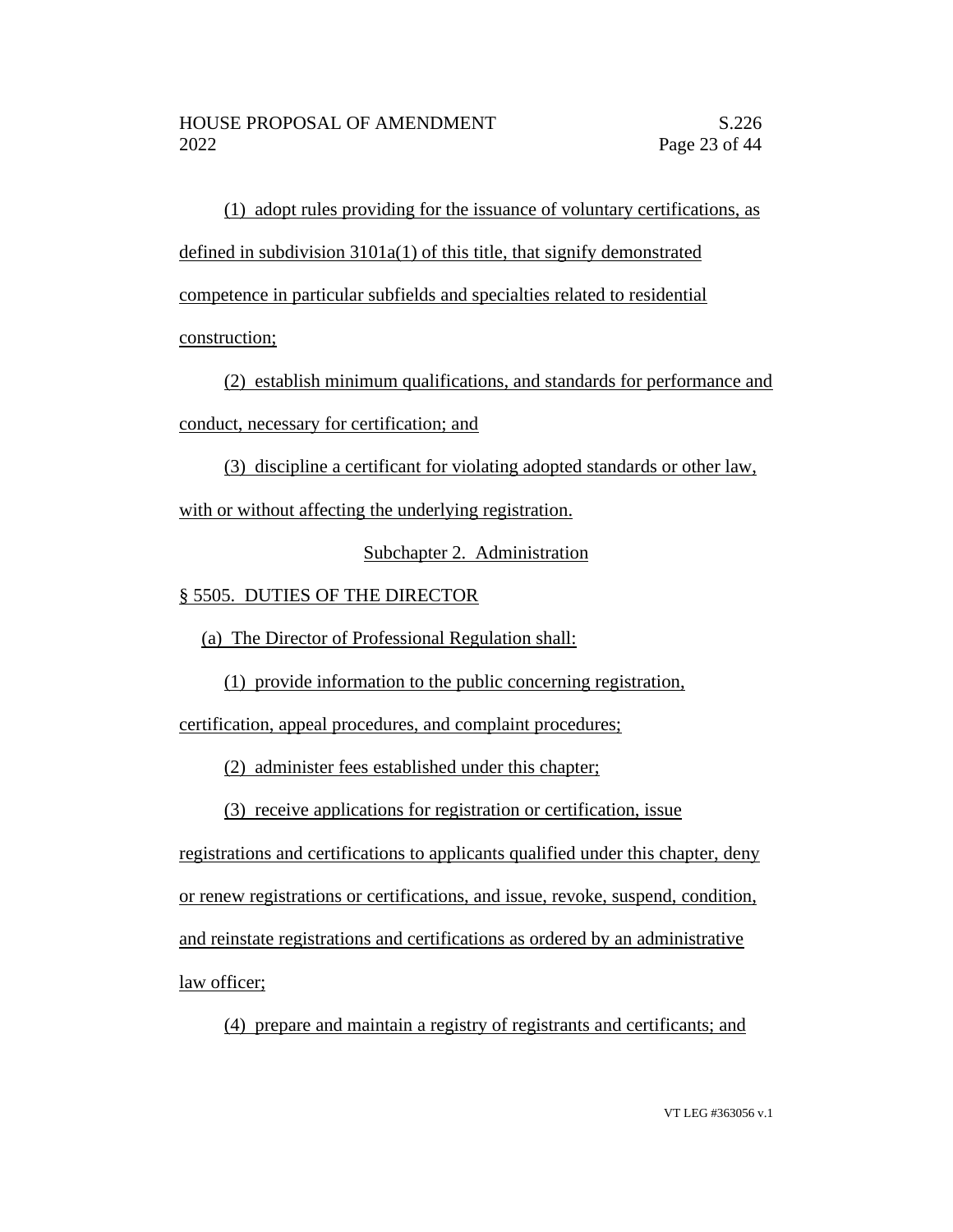(5) use the registry to timely communicate with registrants and

certificants concerning issues of health and safety, building codes,

environmental and energy issues, and State and federal incentive programs.

(b) The Director, after consultation with an advisor appointed pursuant to

section 5506 of this title, may adopt rules to implement this chapter.

§ 5506. ADVISORS

(a) The Secretary of State shall appoint two persons pursuant to 3 V.S.A.

§ 129b to serve as advisors in matters relating to residential contractors and construction.

(b) To be eligible to serve, an advisor shall:

(1) register under this chapter;

(2) have at least three years' experience in residential construction

immediately preceding appointment; and

(3) remain active in the profession during his or her service.

(c) The Director of Professional Regulation shall seek the advice of the

advisors in implementing this chapter.

§ 5507. FEES

A person regulated under this chapter shall pay the following fees at initial application and biennial renewal:

(1) Registration, individual: \$75.00.

(2) Registration, business organization: \$250.00.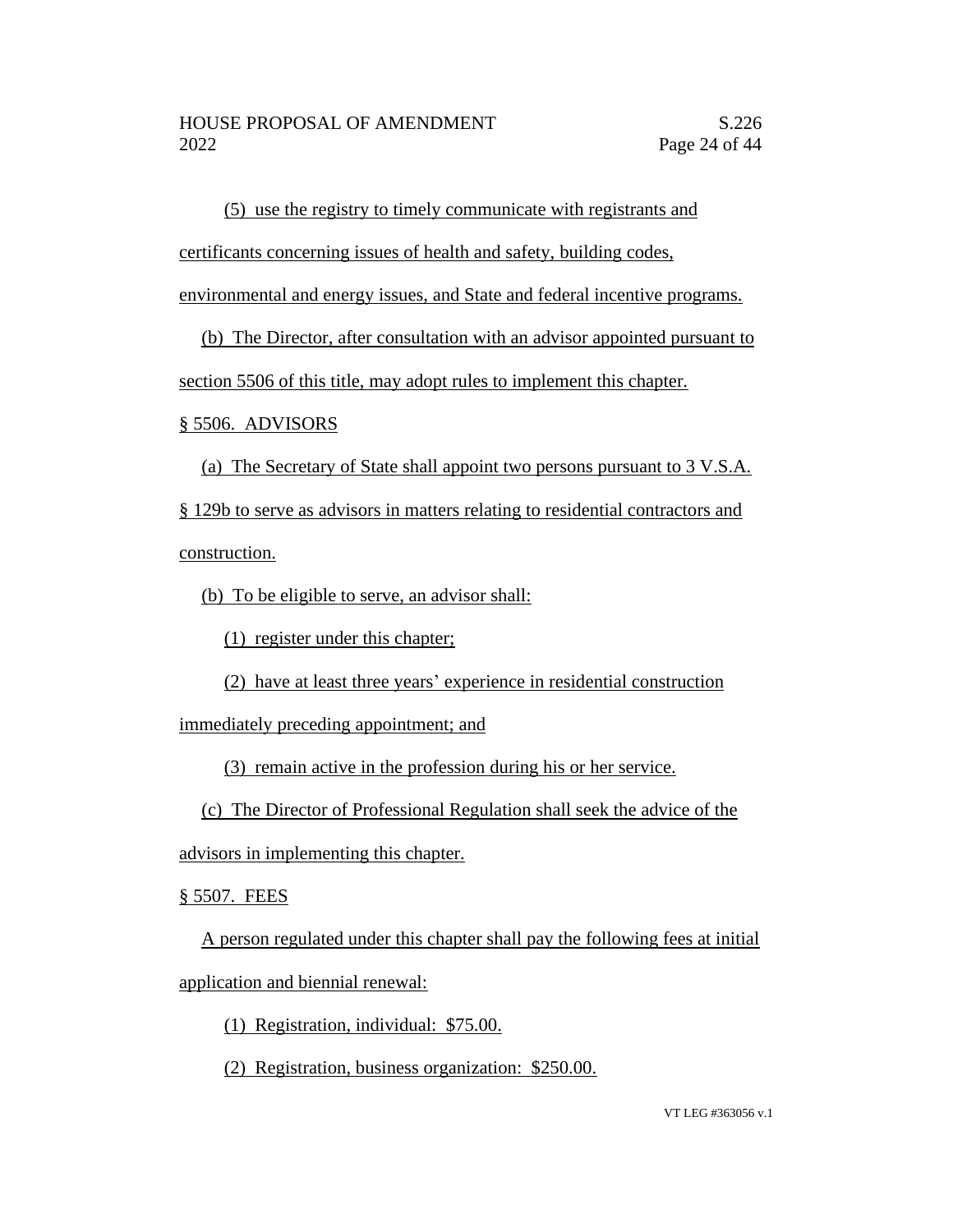(3) State certifications: \$75.00 for a first certification and \$25.00 for each additional certification.

## Subchapter 3. Registrations

## § 5508. ELIGIBILITY

To be eligible for registration, the Director of Professional Regulation shall find that the applicant is in compliance with the provisions of this chapter and applicable State law and has satisfied any judgment order related to the provision of professional services to a homeowner.

# § 5509. REQUIREMENTS OF REGISTRANTS

(a) Insurance. A person registered under this chapter shall maintain

minimum liability insurance coverage in the amount of \$1,000,000.00 per

occurrence and \$2,000,000.00 aggregate, evidence of which may be required

as a precondition to issuance or renewal of a registration.

(b) Writing.

(1) A person registered under this chapter shall execute a written

contract prior to receiving a deposit or commencing residential construction

work if the estimated value of the labor and materials exceeds \$10,000.00.

(2) A contract shall specify:

(A) Price. One of the following provisions for the price of the contract:

(i) a maximum price for all work and materials;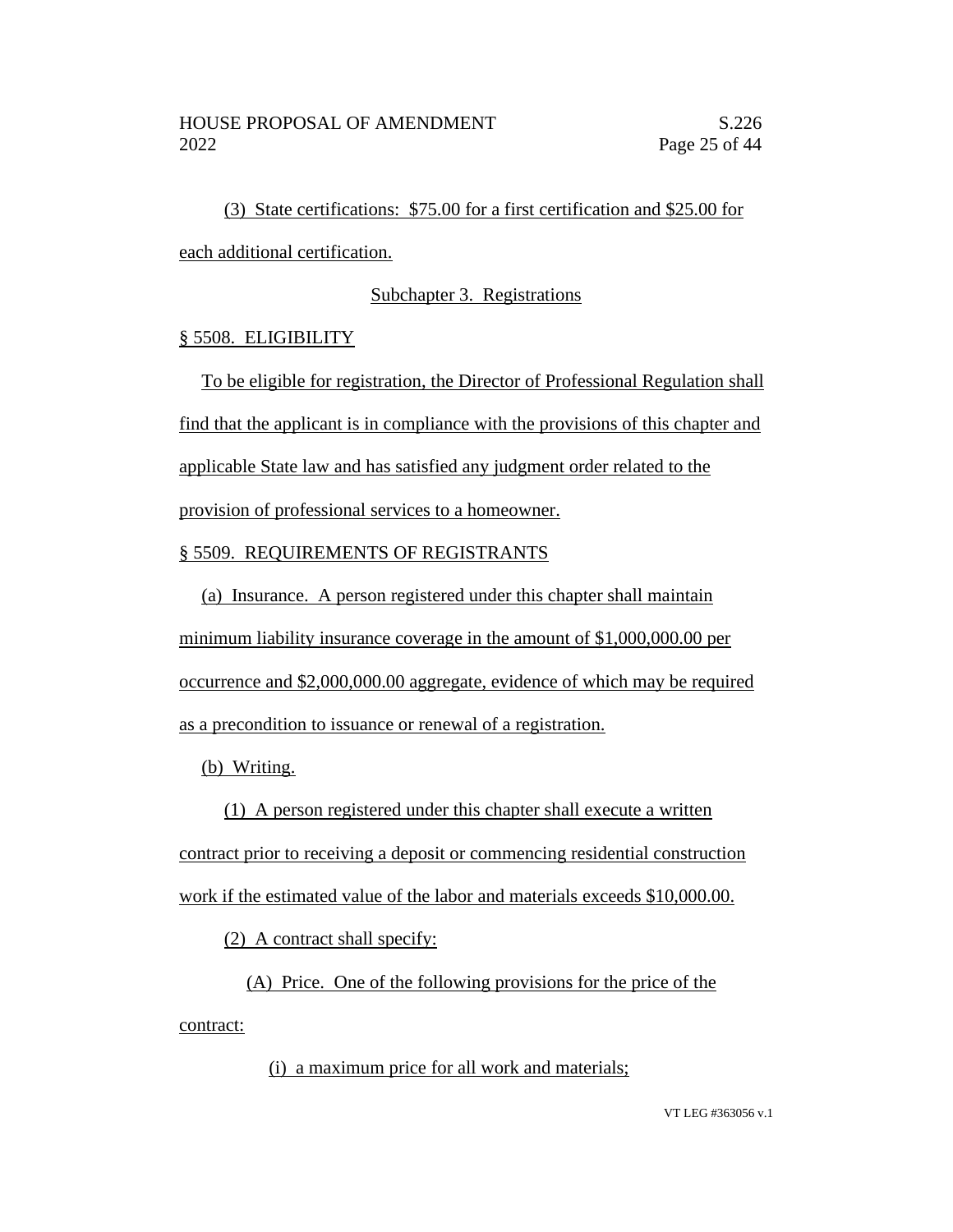(ii) a statement that billing and payment will be made on a time

and materials basis, not to exceed a maximum price; or

(iii) a statement that billing and payment will be made on a time

and materials basis and that there is no maximum price.

(B) Work dates. Estimated start and completion dates.

(C) Scope of work. A description of the services to be performed and a description of the materials to be used.

(D) Change order provision. A description of how and when amendments to the contract may be approved and documented, as agreed by the parties.

(3) The parties shall document an amendment to the contract in a signed writing.

(c) Down payment.

(1) If a contract specifies a maximum price for all work and materials or a statement that billing and payment will be made on a time and materials basis, not to exceed a maximum price, the contract may require a down payment of up to one-half of the cost of labor to the consumer, or one-half of the price of materials, whichever is greater.

(2) If a contract specifies that billing and payment will be made on a time and materials basis and that there is no maximum price, the contract may require a down payment as negotiated by the parties.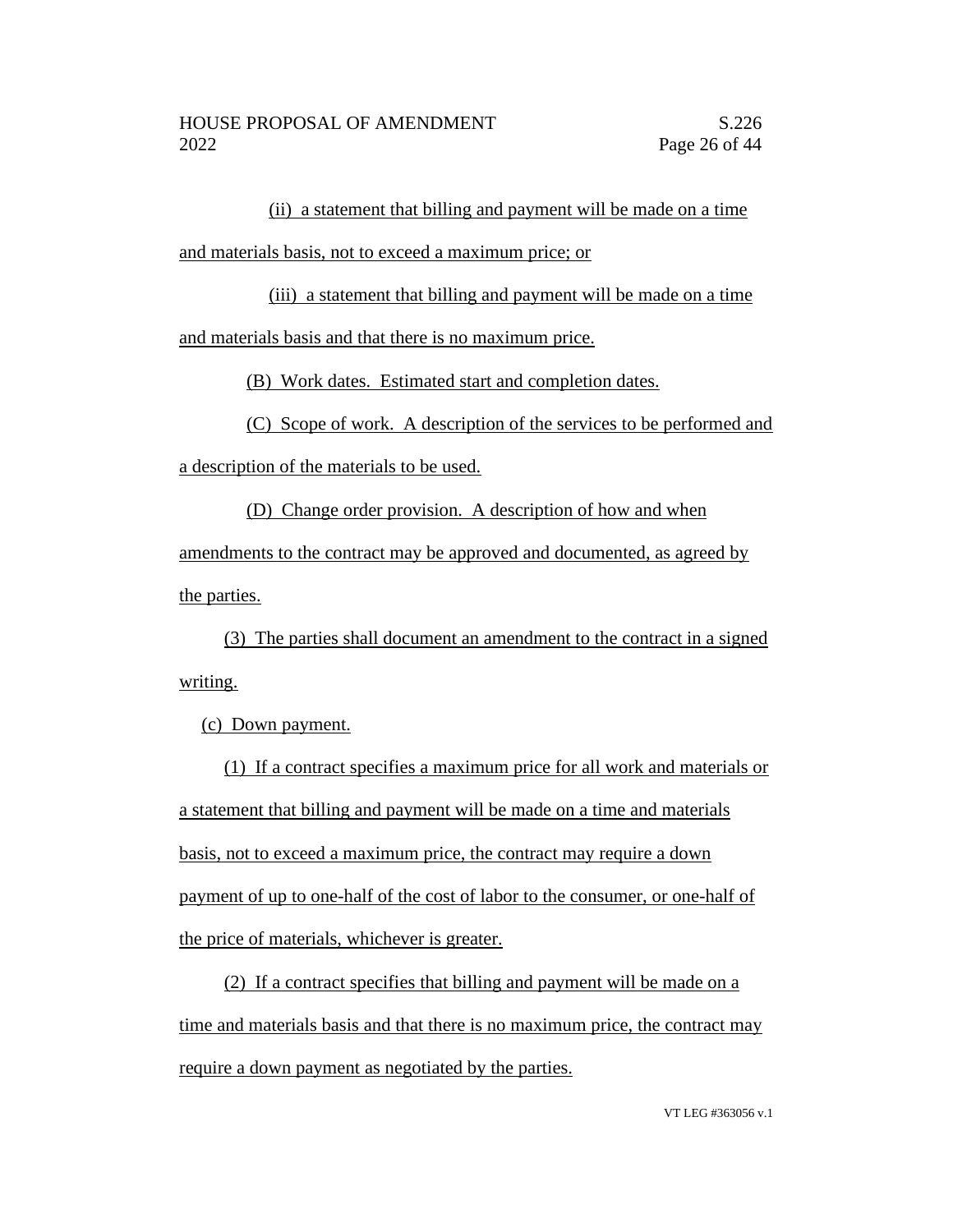### § 5510. PROHIBITIONS AND REMEDIES

(a) A person who does not register as required pursuant to this chapter may be subject to an injunction or a civil penalty, or both, for unauthorized practice as provided in 3 V.S.A. § 127(b).

(b) The Office of Professional Regulation may discipline a registrant or certificant for unprofessional conduct as provided in 3 V.S.A. § 129a, except that 3 V.S.A. § 129a(b) does not apply to a registrant.

(c) The following conduct by a registrant, certificant, applicant, or person who later becomes an applicant constitutes unprofessional conduct:

(1) failure to enter into a written contract when required by this chapter;

(2) failure to maintain liability or workers' compensation insurance as required by law;

(3) committing a deceptive act in commerce in violation of 9 V.S.A. § 2453;

(4) falsely claiming certification under this chapter, provided that this subdivision does not prevent accurate and nonmisleading advertising or statements related to credentials that are not offered by this State; and

(5) selling or fraudulently obtaining or furnishing a certificate of registration, certification, license, or any other related document or record, or assisting another person in doing so, including by reincorporating or altering a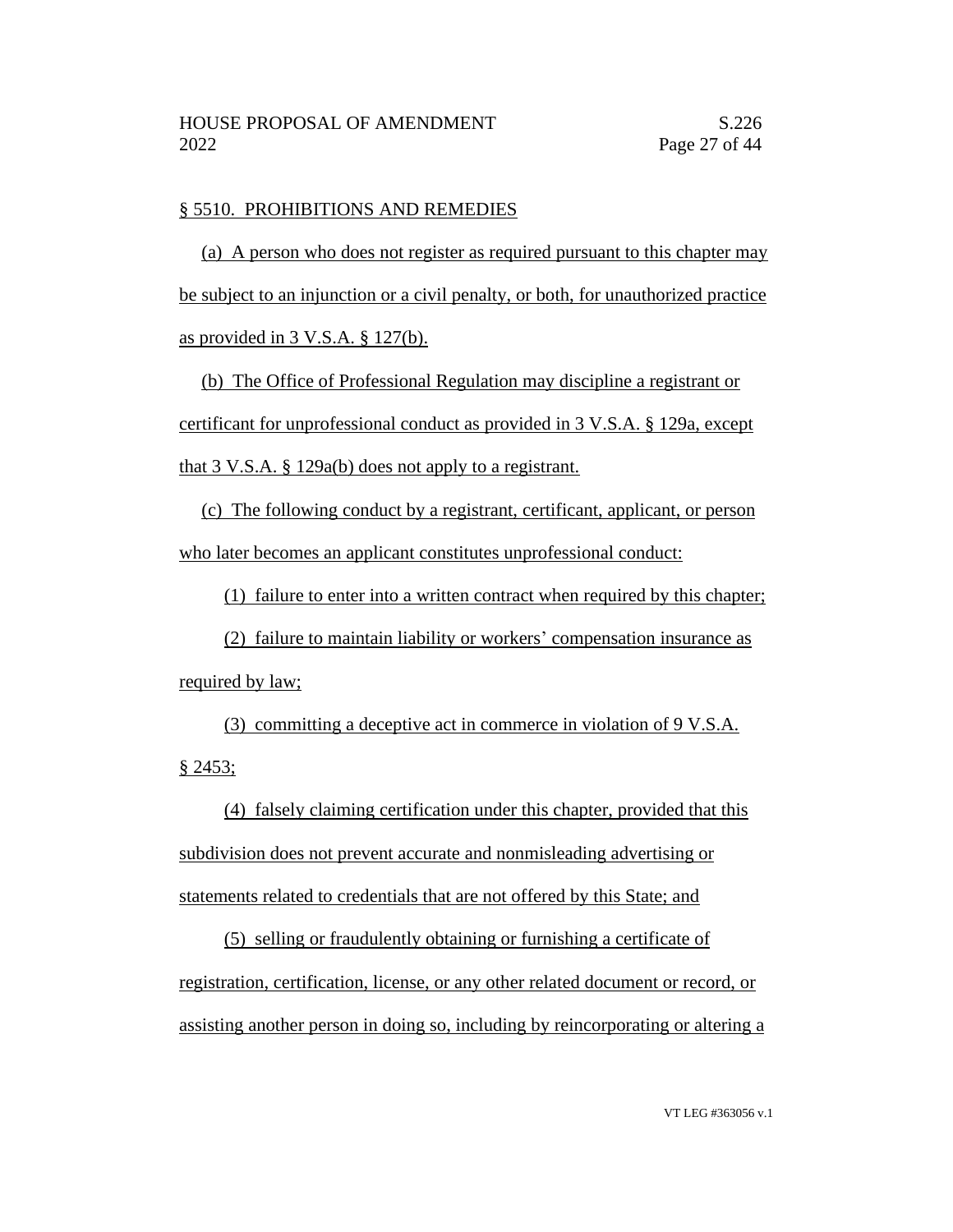trade name for the purpose or with the effect of evading or masking revocation,

suspension, or discipline against a registration issued under this chapter.

Sec. 15. IMPLEMENTATION

(a) Notwithstanding any contrary provision of 26 V.S.A. chapter 106:

(1) The initial biennial registration term for residential contractors pursuant to 26 V.S.A. chapter 106 shall begin on April 1, 2023.

(2) The Secretary of State may begin receiving applications for the initial registration term on December 1, 2022.

(3)(A) The registration fee for individuals who submit complete registration requests between December 1, 2022 and March 31, 2023 is \$25.00 and between April 1, 2023 and March 31, 2024, the fee is \$50.00.

(B) The registration fee for business organizations that submit complete registration requests between December 1, 2022 and March 31, 2023 is \$175.00 and between April 1, 2023 and March 31, 2024, the fee is \$200.00.

(4) Prior to April 1, 2024, the Office of Professional Regulation shall not take any enforcement action for unauthorized practice under 26 V.S.A. § 5510(a) against a residential contractor who fails to register as required by this act.

(b) On or before July 1, 2023, the Director of Professional Regulation shall establish an initial set of voluntary certifications, to include at minimum OSHA standards on construction projects and components of energy-efficient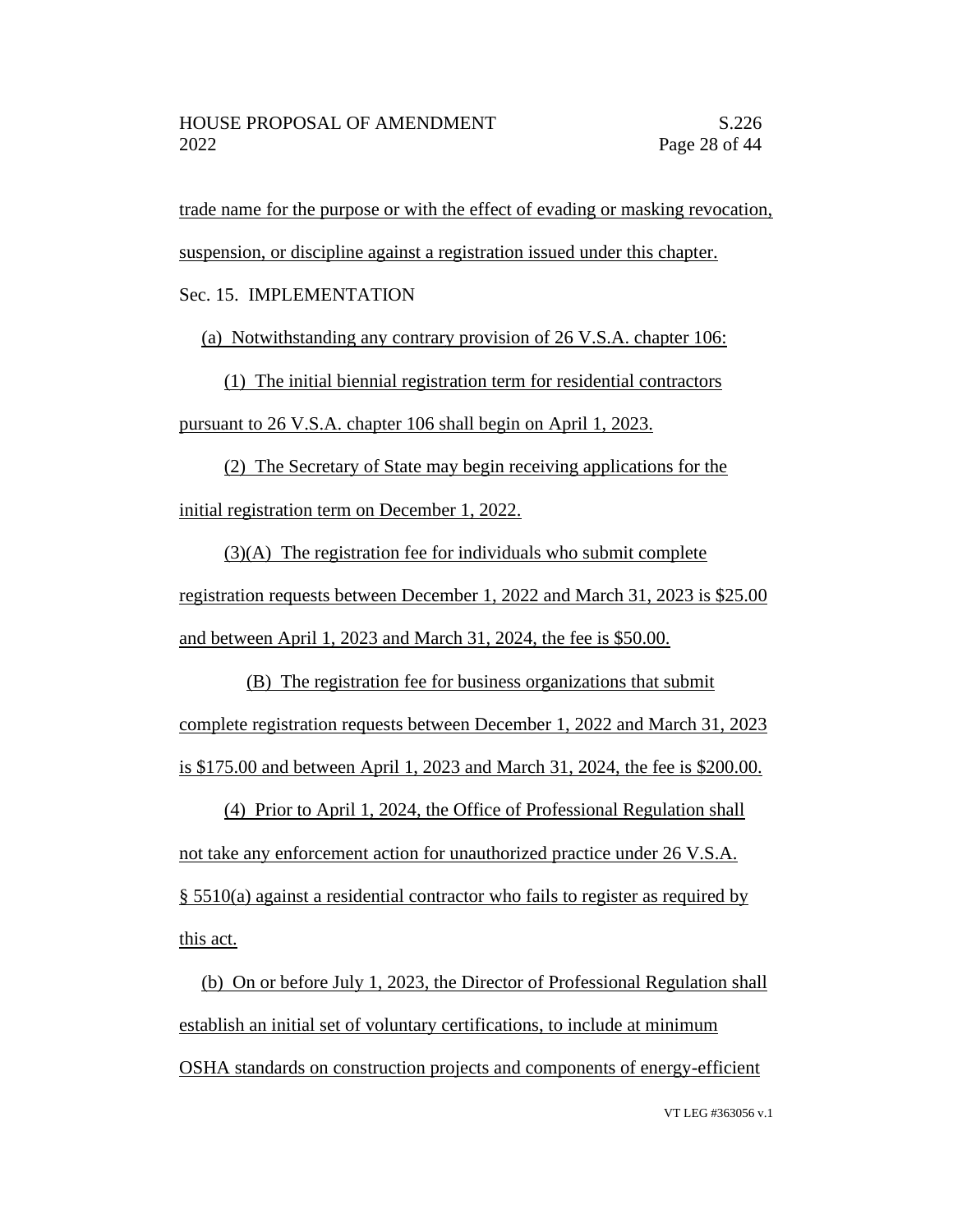"green" building for insulators, carpenters, and heating and ventilation installers.

Sec. 16. CREATION OF POSITIONS WITHIN THE OFFICE OF

# PROFESSIONAL REGULATION; LICENSING

(a) There are created within the Secretary of State's Office of Professional Regulation one new position in licensing and one new position in enforcement.

(b) In fiscal year 2023, the amount of \$200,000.00 in Office of Professional Regulation special funds is appropriated to the Secretary of State to fund the positions created in subsection (a) of this section.

Sec. 17. ATTORNEY GENERAL; CONSUMER ASSISTANCE

PROGRAM; POSITION; APPROPRIATION

(a) The Office of the Attorney General is authorized to create one

classified, two-year full-time limited-service position within the Consumer

Assistance Program, whose duties shall include:

(1) assisting with consumer complaints concerning residential

construction projects with a value of less than \$10,000.00;

(2) providing education, outreach, and mediation to contractors and consumers; and

(3) coordinating and facilitating information sharing concerning complaints with the Office of Professional Regulation.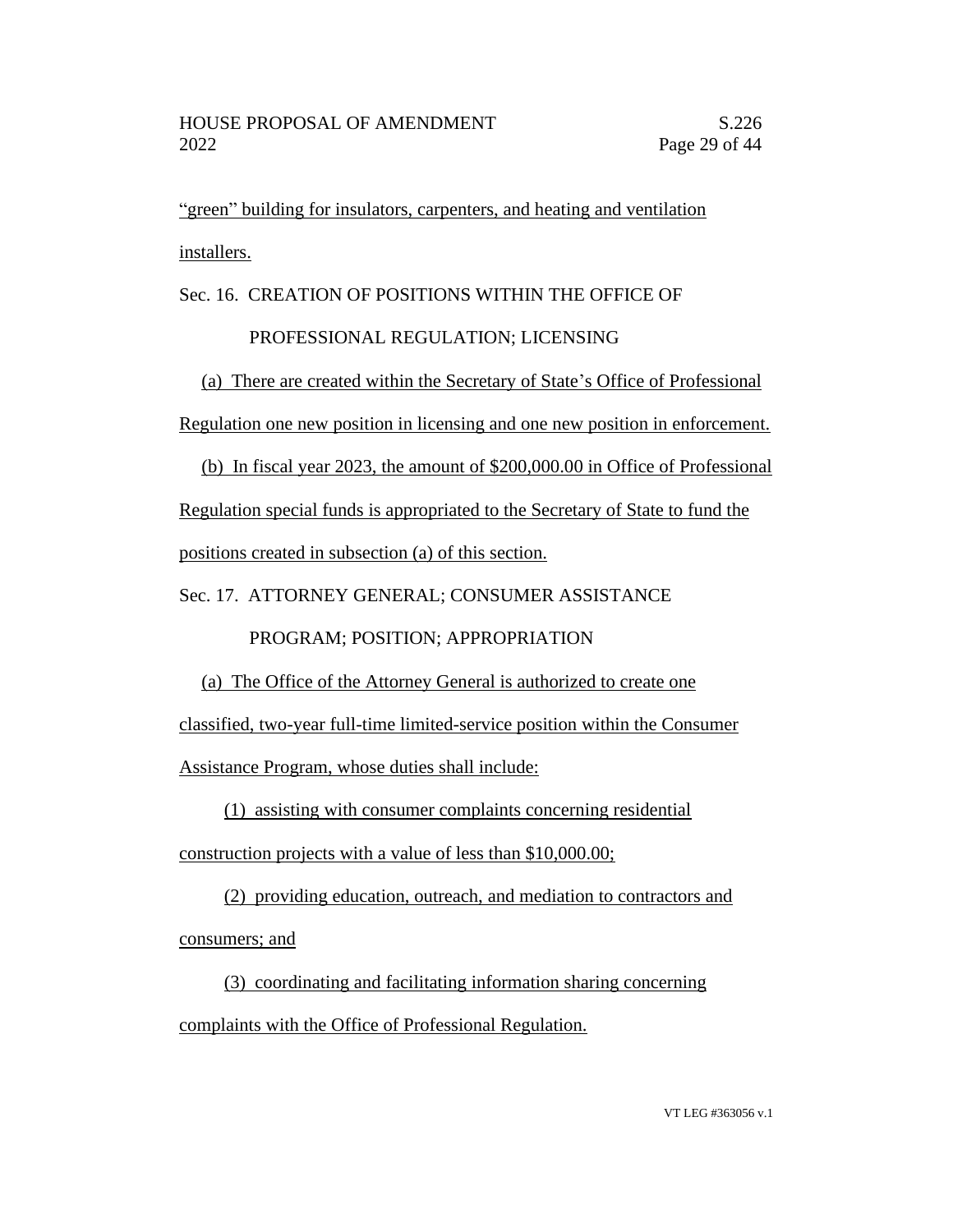(b) In fiscal year 2023, the amount of \$200,000.00 is appropriated from the General Fund to the Office of the Attorney General to create the position and perform the duties provided in this section.

## Sec. 18. SECRETARY OF STATE; STATUS REPORT

On or before January 15, 2024, the Office of Professional Regulation shall report to the House Committees on General, Housing, and Military Affairs and on Government Operations and to the Senate Committees on Economic

Development, Housing and General Affairs and on Government Operations

concerning the implementation of 26 V.S.A. chapter 106, including:

(1) the number of registrations and certifications;

(2) the resources necessary to implement the chapter;

(3) the number and nature of any complaints or enforcement actions;

(4) the potential design and implementation of a one-stop portal for

contractors and consumers; and

(5) any other issues the Office deems appropriate.

Sec. 19. 9 V.S.A. § 4500 is amended to read:

# § 4500. LEGISLATIVE INTENT

(a) The provisions of this chapter establishing legal standards, duties, and requirements with respect to persons with disabilities in places of public accommodation as defined in this chapter, except those provisions relating to remedies, are intended to implement and to be construed so as to be consistent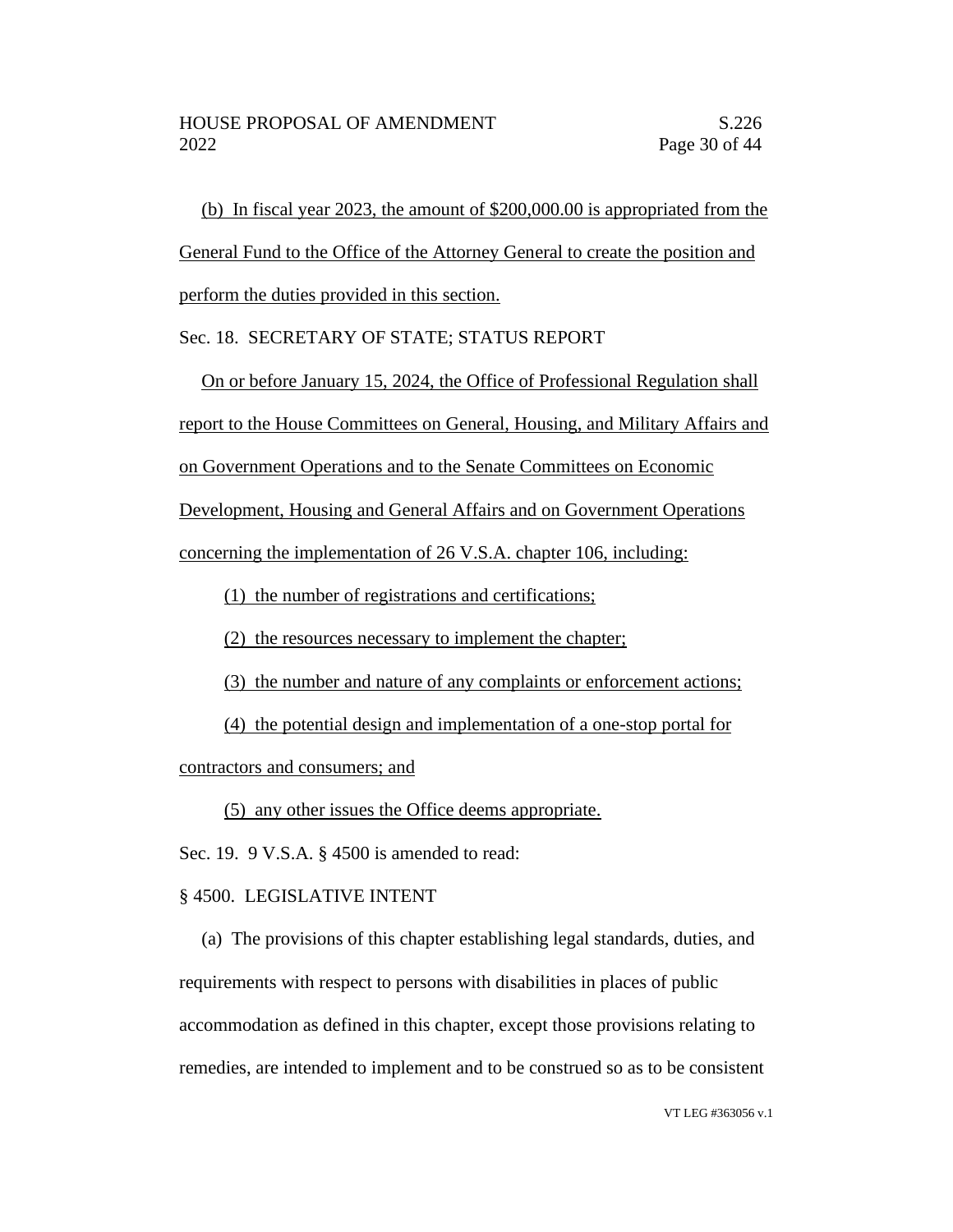with the Americans with Disabilities Act, 42 U.S.C. § 12101 et seq. and regulations promulgated under that act Act, and are not intended to impose additional or higher standards, duties, or requirements than that act Act.

(b) Subsections 4502(b) and (c) of this title shall not be construed to create or impose on governmental entities additional or higher standards, duties, or requirements than that imposed by Title II of the Americans with Disabilities Act.

(c) The provisions of this chapter shall be construed liberally to accomplish its remedial purposes and any exceptions and exemptions to the provisions of this chapter shall be construed narrowly in order to maximize the deterrence of discriminatory behavior.

Sec. 20. 9 V.S.A. § 4503 is amended to read:

#### § 4503. UNFAIR HOUSING PRACTICES

(a) It shall be unlawful for any person:

\* \* \*

(2) To discriminate against, or to harass, any person in the terms, conditions, privileges, and protections of the sale or rental of a dwelling or other real estate, or in the provision of services or facilities in connection therewith with a dwelling or other real estate, because of the race, sex, sexual orientation, gender identity, age, marital status, religious creed, color, national origin, or disability of a person, or because a person intends to occupy a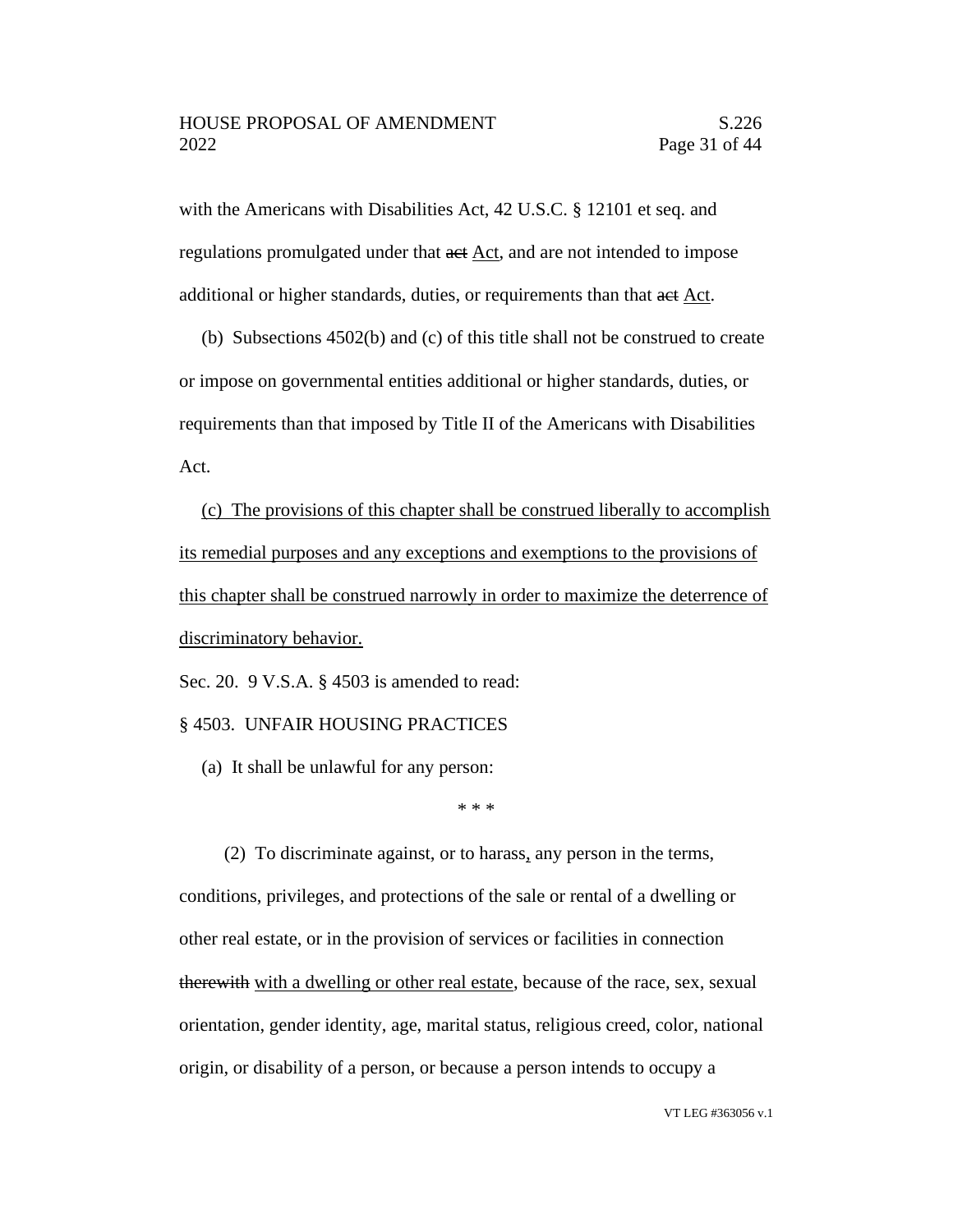dwelling with one or more minor children, or because a person is a recipient of public assistance, or because a person is a victim of abuse, sexual assault, or stalking.

\* \* \*

 $(d)(1)$  As used in this section, "harass" means to engage in unwelcome conduct that detracts from, undermines, or interferes with the person's terms, conditions, privileges, or protections in the sale or rental of a dwelling or other real estate, or in the provision of services or facilities in connection with a dwelling or other real estate, because of the person's race, sex, sexual orientation, gender identity, age, marital status, religious creed, color, national origin, or disability, or because the person intends to occupy a dwelling with one or more minor children, or because the person is a recipient of public assistance, or because the person is a victim of abuse, sexual assault, or stalking.

(2) Notwithstanding any judicial precedent to the contrary, harassing conduct need not be severe or pervasive to be unlawful pursuant to the provisions of this section. In determining whether conduct constitutes unlawful harassment:

(A) The determination shall be made on the basis of the record as a whole, according to the totality of the circumstances, and a single incident may constitute unlawful harassment.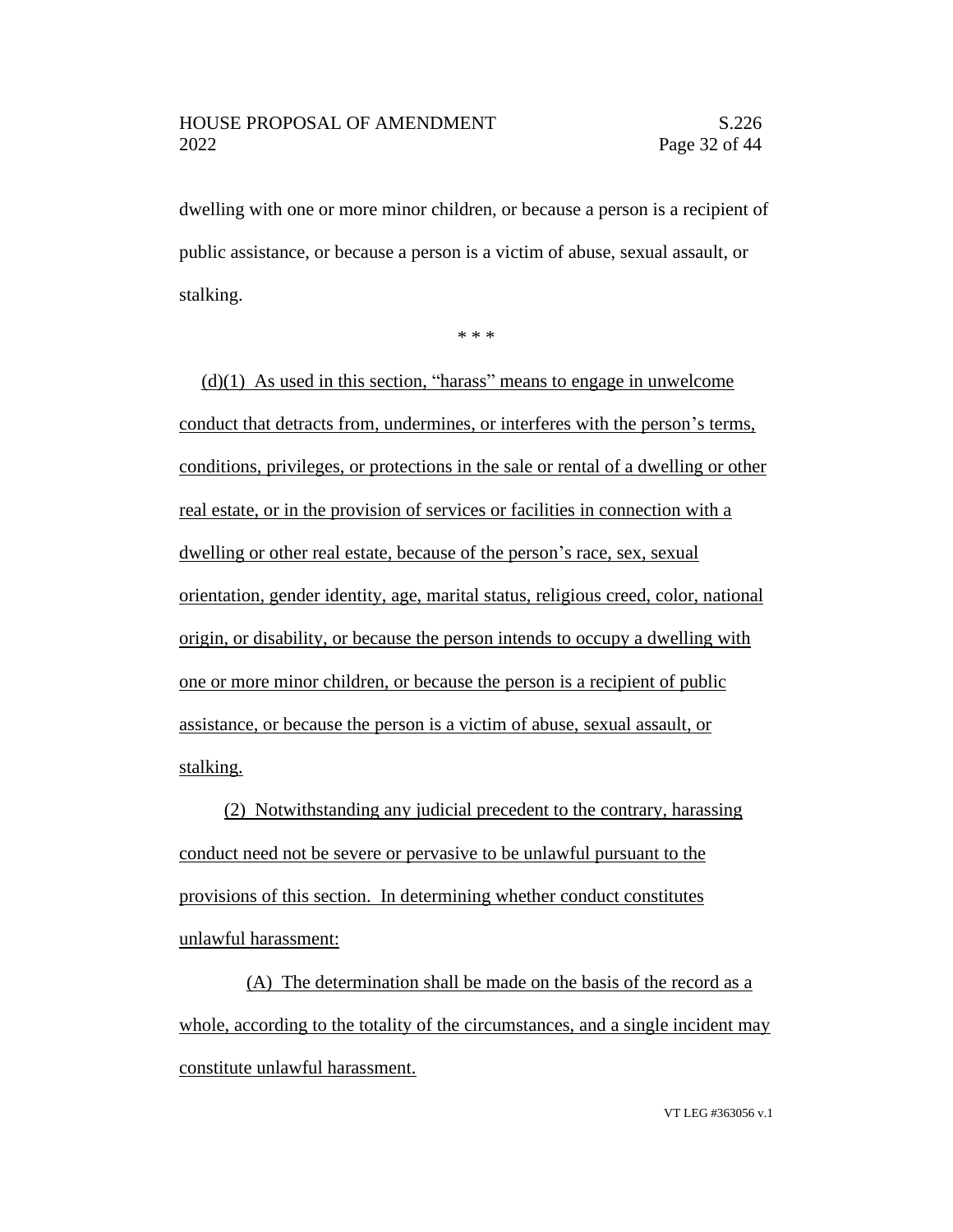(B) Incidents that may be harassment shall be considered in the aggregate with varying types of conduct and conduct based on multiple characteristics viewed in totality, rather than in isolation.

(C) Conduct may constitute unlawful harassment, regardless of whether:

(i) the complaining person is the person being harassed;

(ii) the complaining person acquiesced or otherwise submitted to or participated in the conduct;

(iii) the conduct is also experienced by others outside the protected class involved in the conduct;

(iv) the complaining person was able to enjoy the benefit of applicable terms, conditions, privileges, or protections in the sale or rental of the dwelling or other real estate, or to obtain services or facilities in connection with the dwelling or other real estate, despite the conduct;

(v) the conduct resulted in a physical or psychological injury; or

(vi) the conduct occurred outside the dwelling or other real estate.

(3) behavior that a reasonable person with the same protected

characteristic would consider to be a petty slight or trivial inconvenience shall not constitute unlawful harassment or discrimination pursuant to this section.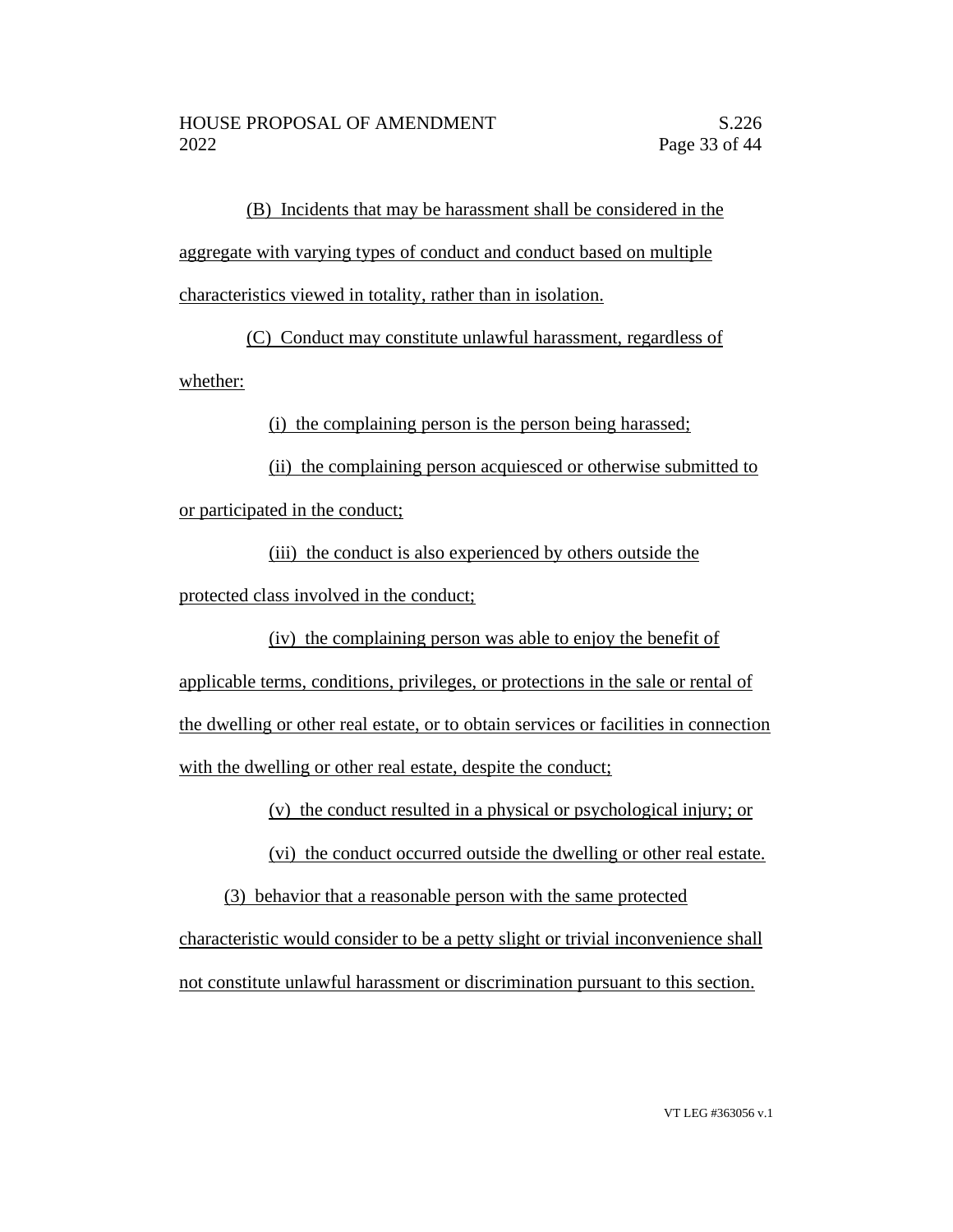# Sec. 21. PROHIBITION OF TAX SALE WHILE VHAP APPLICATION PENDING

(a) Not less than 60 days prior to serving a notice of sale on a delinquent taxpayer pursuant to 32 V.S.A.  $\S$  5252(a)(3), a town or municipality shall mail to the delinquent taxpayer's last known address a notice in the following, or substantially similar, form:

"If this property is your primary residence, you may be able to get help with delinquent property tax and utility payments through the Vermont Homeowner Assistance Program (VHAP). VHAP can help you avoid tax sale and transfer of your property by paying delinquent property taxes, water and sewer charges, interest, and penalties.

You can apply for VHAP online at vermonthap.vhfa.org. For advice about the program and help completing the application, call Vermont Legal Aid at 1- 800-889-2047.

If you apply for VHAP, you must notify your town in writing, and your property will not be sold or transferred while your application is pending."

(b) A notice of sale to a delinquent taxpayer pursuant to 32 V.S.A.

 $\S$  5252(a)(3) shall include the notice in subsection (a) of this section.

(c) If a town or municipality has sold a delinquent taxpayer's property pursuant to 32 V.S.A. § 5254 prior to the effective date of this section, but the deed conveying title to the purchaser has not yet been executed pursuant to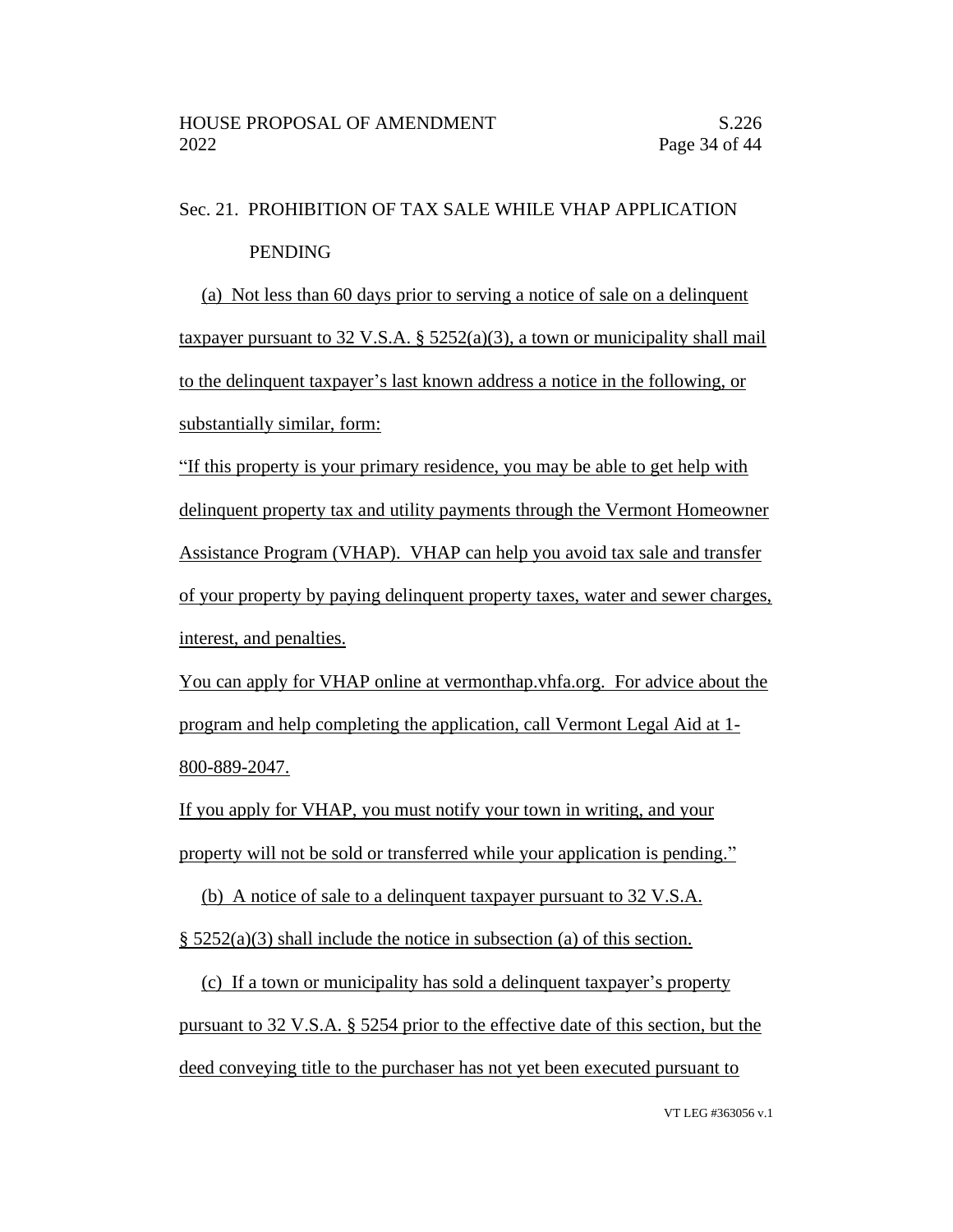32 V.S.A. § 5261, not later than 30 days from the effective date of this section, the town or municipality shall mail to the delinquent taxpayer's last known address the notice in subsection (a) of this section.

 $(d)(1)$  A homeowner who has applied for VHAP may request a stay of the tax sale process or extension of the redemption period while the VHAP application is pending by attesting to the municipality that the homeowner has made a good faith application for VHAP funds in connection with the homeowner's primary residence.

(2) Upon notification that a VHAP application is pending, a municipality shall not conduct a tax sale of the property until one of the following occurs:

(A) the applicant is deemed ineligible for VHAP;

(B) the VHAP application is closed due to inaction by the applicant;

or

(C) payment is issued to the municipality on a qualifying application.

(3) If a payment is issued that satisfies the delinquency, the sale shall not proceed.

(e)(1) If a tax sale occurred prior to the delinquent taxpayer's application for VHAP, the redemption period established in 32 V.S.A. § 5260 shall be extended by operation of law until one of the following occurs:

(A) the applicant is deemed ineligible for VHAP;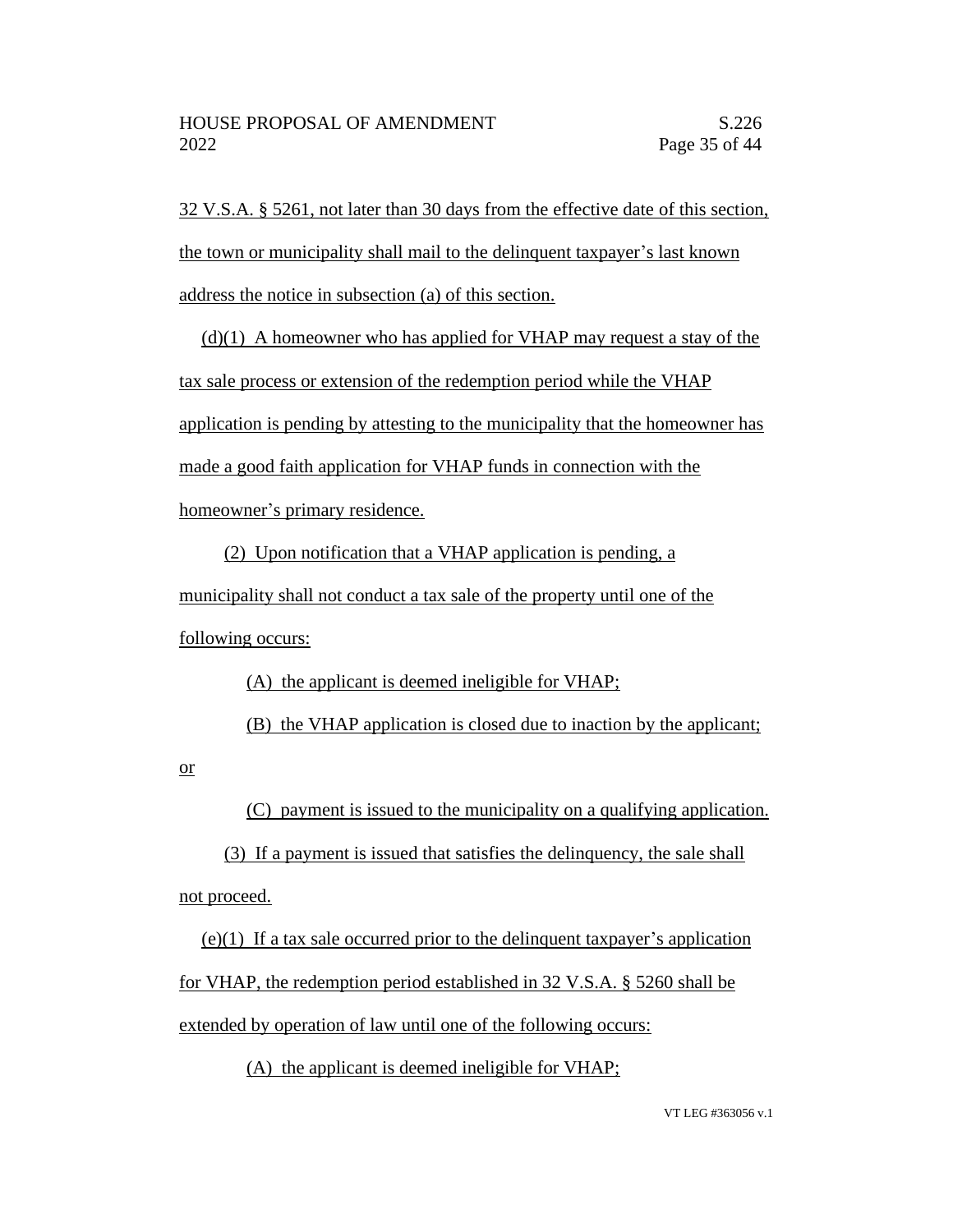(B) the VHAP application is closed due to inaction by the applicant;

(C) payment is issued to the municipality on a qualifying application.

(2) If payment is issued for the redemption amount, the deed shall not be made to the purchaser, but the sums shall be paid to the purchaser pursuant to 32 V.S.A. § 5260.

(f)(1) This section is repealed on September 30, 2025.

(2) The notice obligations in subsections (a)–(c) of this section shall cease when the Vermont Housing Finance Agency stops accepting VHAP applications because funding is exhausted.

Sec. 22. INTENT

or

It is the intent of the Vermont General Assembly to acknowledge structural racism and address prevalent wealth disparities by creating new opportunities to improve access to woodlands, farmland, and land and home ownership for Vermonters from historically marginalized or disadvantaged communities who continue to face barriers to land and home ownership.

Sec. 22a. VERMONT LAND ACCESS AND OPPORTUNITY BOARD;

## APPROPRIATION; SUPPORT

(a) As used in this section:

(1) "Board" means the Vermont Land Access and Opportunity Board.

(2) "VHCB" means the Vermont Housing and Conservation Board.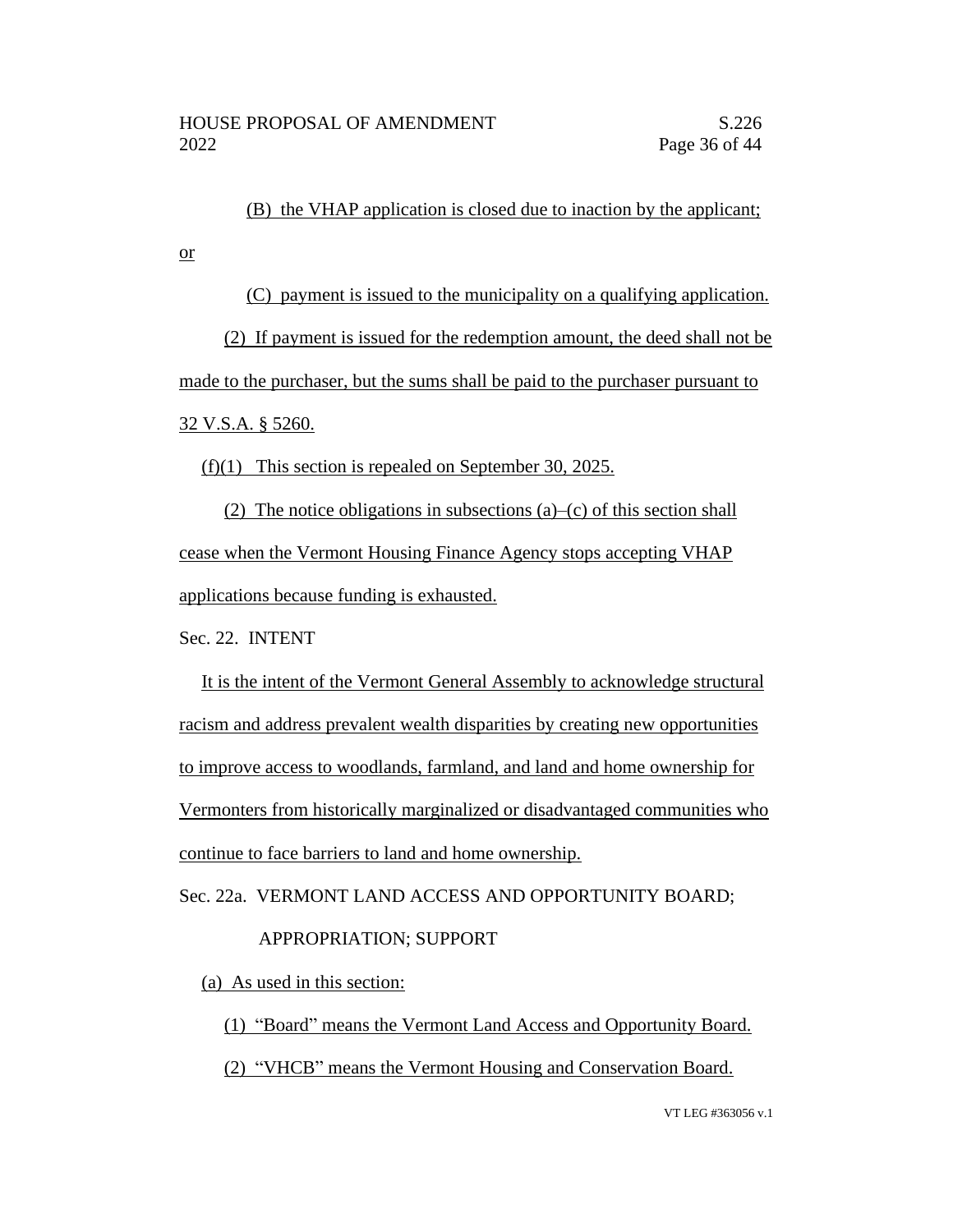(b) The sum of \$200,000.00 is appropriated from the General Fund to VHCB in fiscal year 2023 to administer and support the Vermont Land Access and Opportunity Board.

(c) In fiscal year 2023, and to the extent that funding is appropriated in fiscal years 2024 and 2025, VHCB shall provide general, accounting, and administrative support to the Board, including support related to the administration of Board meetings, compliance with requirements for records retention and of the Open Meeting Law, processing of per diem compensation and reimbursement of expenses for Board members, contracting, and bookkeeping and financial compliance.

Sec. 22b. 10 V.S.A. chapter 15, subchapter 5 is added to read:

## Subchapter 5: Land Access and Opportunity Board

## § 325t. DEFINITIONS

As used in this subchapter:

(1) "Board" means the Vermont Land Access and Opportunity Board.

(2) "Historically marginalized or disadvantaged community" means a community that has historically suffered from discrimination and has not had equal access to public or private economic benefits due to the race, ethnicity, gender, geography, language preference, immigrant or citizen status, sexual orientation, gender identity, socioeconomic status, or disability status of its members.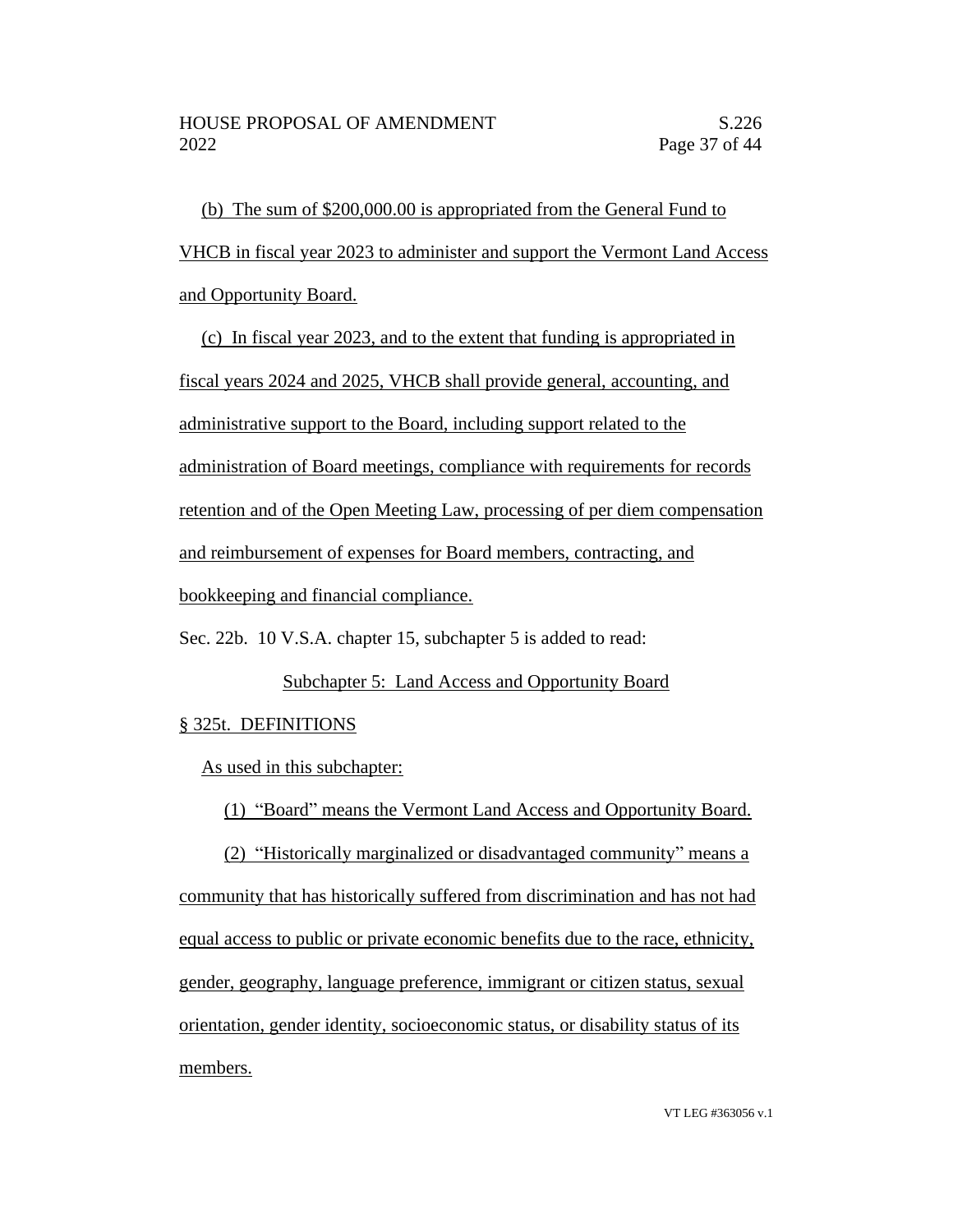(3) "LGBTQ" means an individual who identifies as lesbian, gay, bisexual, transgender, queer, or questioning.

(4) "VHCB" means the Vermont Housing and Conservation Board.

# § 325u. VERMONT LAND ACCESS AND OPPORTUNITY BOARD

(a) Creation. There is created the Vermont Land Access and Opportunity

Board to promote improvements in access to woodlands, farmland, and land

and home ownership for Vermonters from historically marginalized or

disadvantaged communities who continue to face barriers to land and home

ownership. The Board shall be attached to the Vermont Housing and

Conservation Board for administrative purposes.

(b) Organization of Board. The Board shall be composed of:

(1) the Executive Director of Racial Equity or designee;

(2) one member of Indigenous heritage, appointed by the Vermont

Commission on Native American Affairs;

(3) one member, appointed by the Vermont NAACP;

(4) one member, appointed by the Vermont Racial Justice Alliance;

(5) one member, appointed by Liberation Ecosystem;

(6) one member, appointed by the Vermont Every Town project;

(7) one member, appointed by the National Association of Social

Workers, Vermont Chapter, who shall be a social worker with expertise in antiracism;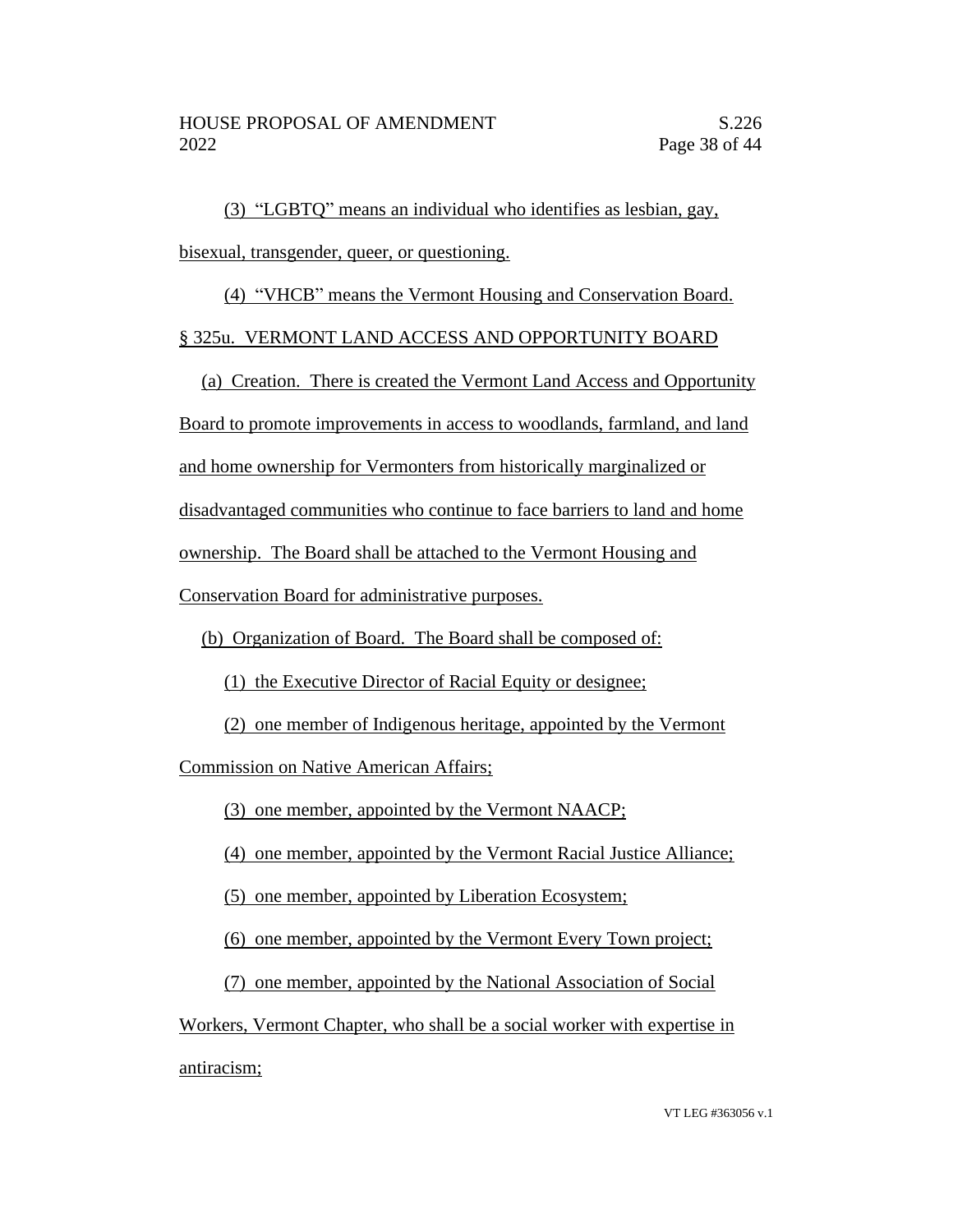(8) one member, appointed by the Pride Center of Vermont, who shall be LGBTQ;

(9) one member, appointed by the U.S. Committee for Refugees and

Immigrants Vermont, who shall be a member of a refugee or immigrant

community or shall have experience representing refugee or immigrant

communities, or both;

(10) one member, appointed by the Vermont Developmental Disabilities Council; and

(11) one member, appointed by Vermont Psychiatric Survivors.

(c) Member terms; priority.

(1) A member of the Board shall serve a term of three years and until their successor has been appointed.

(2) In the event of a vacancy occurring during a member's term, the vacancy shall be filled for the balance of the unexpired term in the same manner as the original appointment.

 $(3)(A)$  When selecting members of the Board, appointing authorities shall give priority to, and shall seek to appoint, Vermonters who satisfy one or more of the following:

(i) are a member of a historically marginalized or disadvantaged community;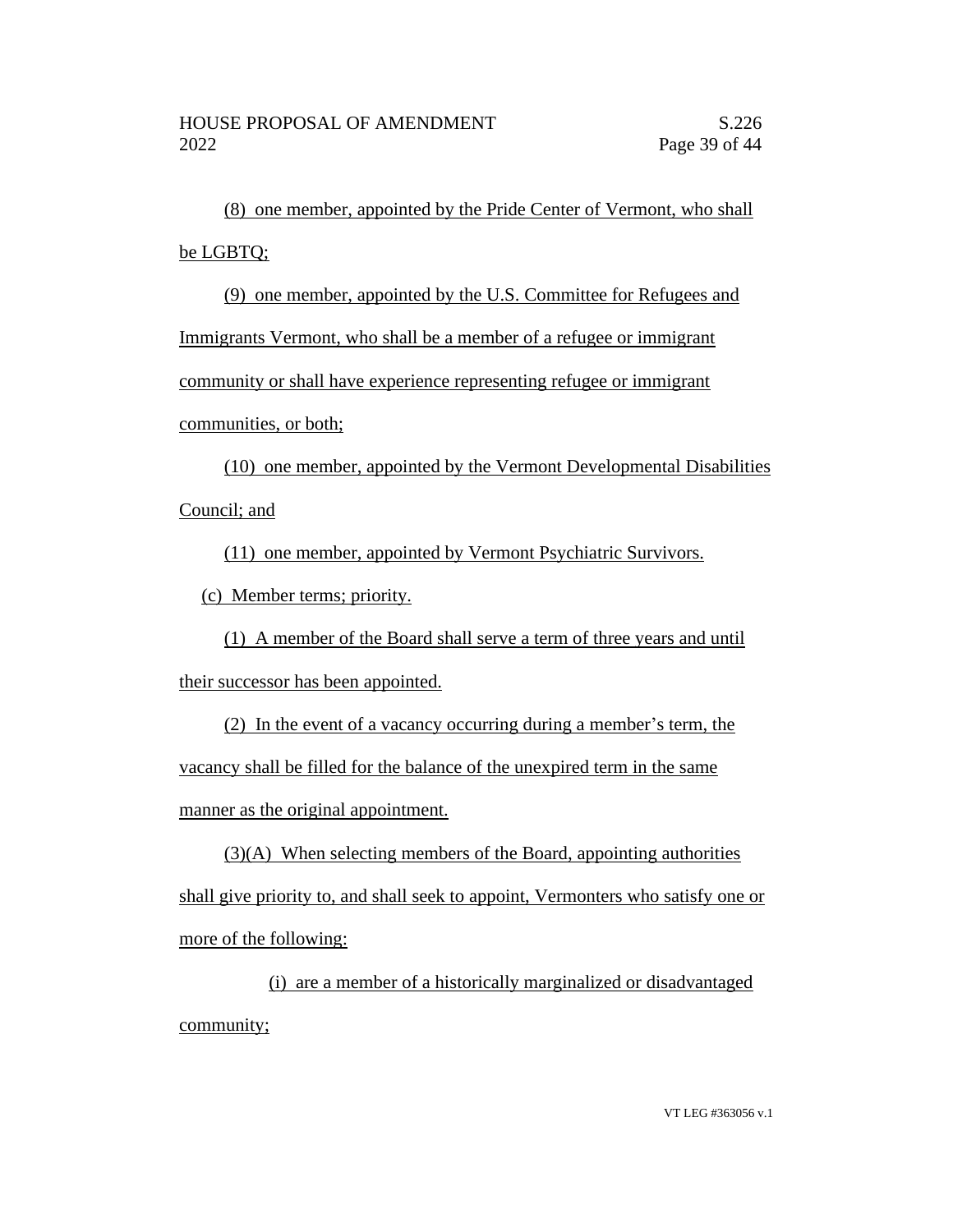(ii) represent the interests of Vermonters from historically marginalized or disadvantaged communities; or

(iii) have expertise regarding access to housing, land, agriculture, or credit.

(4) A member may serve not more than two full terms. A member who is appointed to fill a vacancy occurring during a term may serve two full terms in addition to the unexpired portion of the term during which the member is first appointed.

(d) Compensation. Board members shall be entitled to per diem compensation and reimbursement of expenses pursuant 32 V.S.A. § 1010 for meetings as deemed appropriate by the Board within the appropriation provided. These payments shall be made from monies appropriated to VHCB for the support and administration of the Board.

(e) Meetings. The Executive Director of Racial Equity or designee shall call the first meeting of the Board to occur on or before September 1, 2022.

(f) Powers and duties of the Board. The Board may do the following:

(1) Advise VHCB, the Vermont Housing Finance Agency, the Vermont Economic Development Authority, the Vermont Agricultural Credit Corporation, and other affordable housing and land access stakeholders regarding policy development and programs to promote racial, social,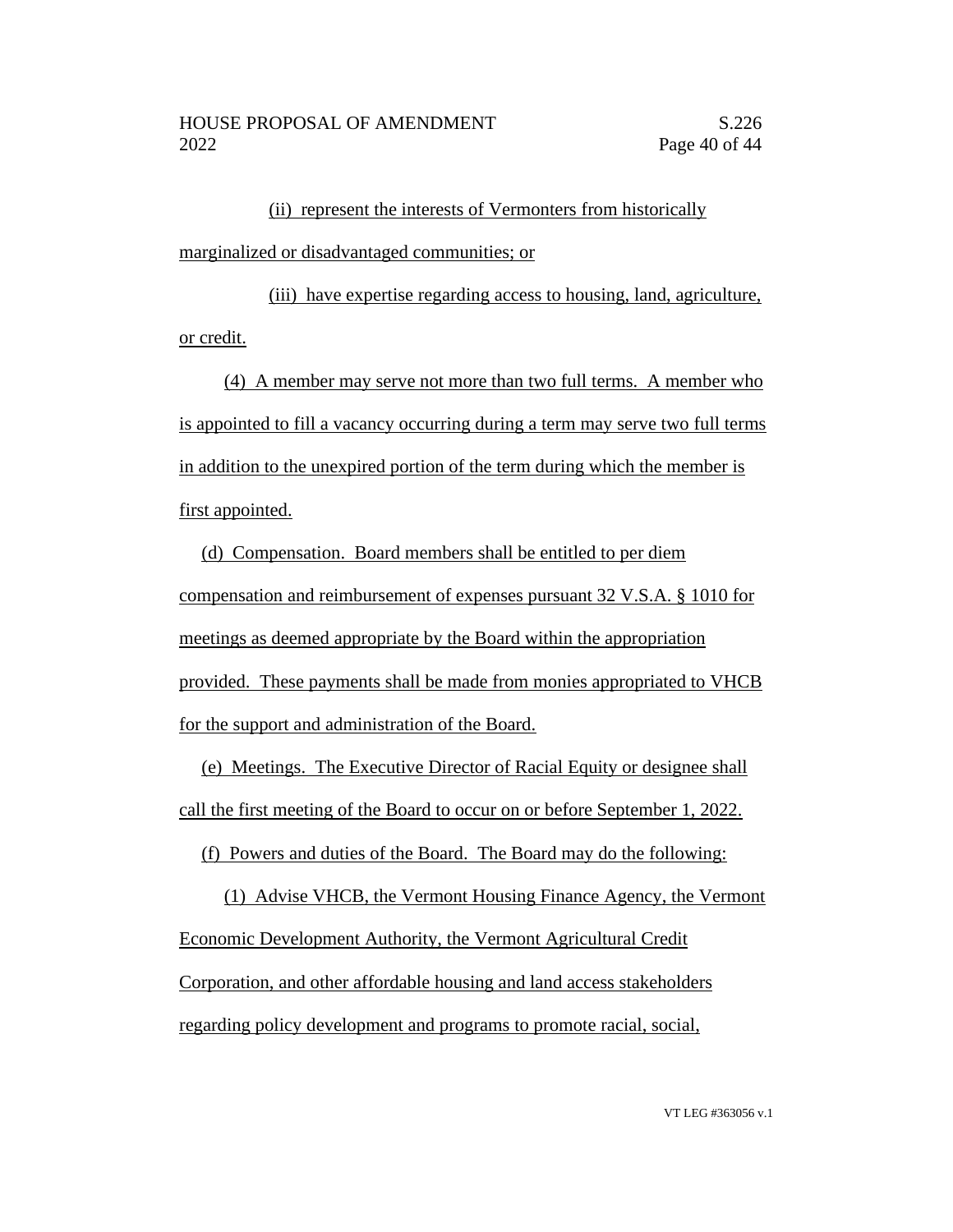economic, and climate justice for Vermonters from historically marginalized or disadvantaged communities.

(2) Retain wealth, financial, and real estate advisors who are Vermonters from historically marginalized or disadvantaged communities and use the services of those advisors to provide education and guidance for Vermonters from historically marginalized or disadvantaged communities.

(3) Retain Vermonters from historically marginalized or disadvantaged communities with expertise in agriculture, agronomics, and natural resource and land management to provide regenerative natural resource services to Vermonters from historically marginalized or disadvantaged communities.

(4) Work with VHCB; the Agency of Agriculture, Food and Markets; the Departments of Financial Regulation and of Housing and Community Development; the Vermont Sustainable Jobs Fund; the Vermont Housing Finance Agency; the Vermont State Housing Authority; the Vermont Economic Development Agency; and other State entities to:

(A) develop metrics relevant to historically marginalized or disadvantaged communities to understand disparities and track progress in addressing disparities and improving opportunities; and

(B) develop strategies and plans to more effectively reach out and provide access to resources that can overcome structural barriers to housing and land ownership, including an examination of: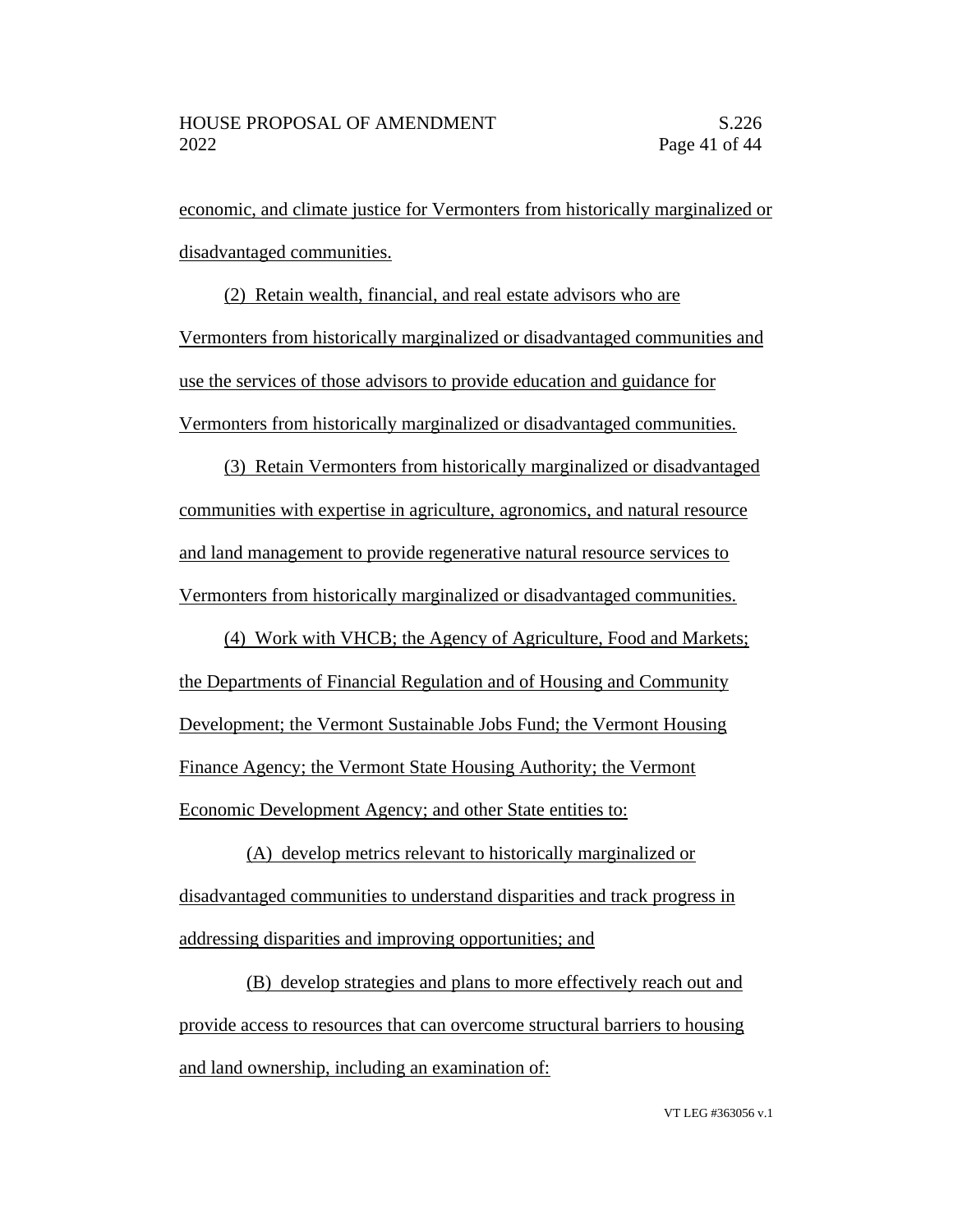(i) debt-to-income ratios;

(ii) impacts from redlining;

(iii) the impact of algorithmic systems of decision making,

including the impact of credit scores and criminal background checks;

(iv) the impact of shared equity programs and homeownership programs on wealth disparity; and

(v) other practices that increase discrimination, disparities, and inequities in land access, property ownership, and wealth acquisition.

(5) Work with the Department of Taxes to recommend options and opportunities to provide advantageous tax treatment to properties owned by Vermonters who come from historically marginalized or disadvantaged communities.

(6)(A) Review, monitor, and recommend options and opportunities to redress State policies, procedures, practices, laws, and rules related to racial and social equity in property ownership for the benefit of Vermonters from historically marginalized or disadvantaged communities.

(B) Collaborate with VHCB and other affordable housing stakeholders to recommend programs and related rules to provide loans, grants, and financial assistance to individuals from historically marginalized or disadvantaged communities.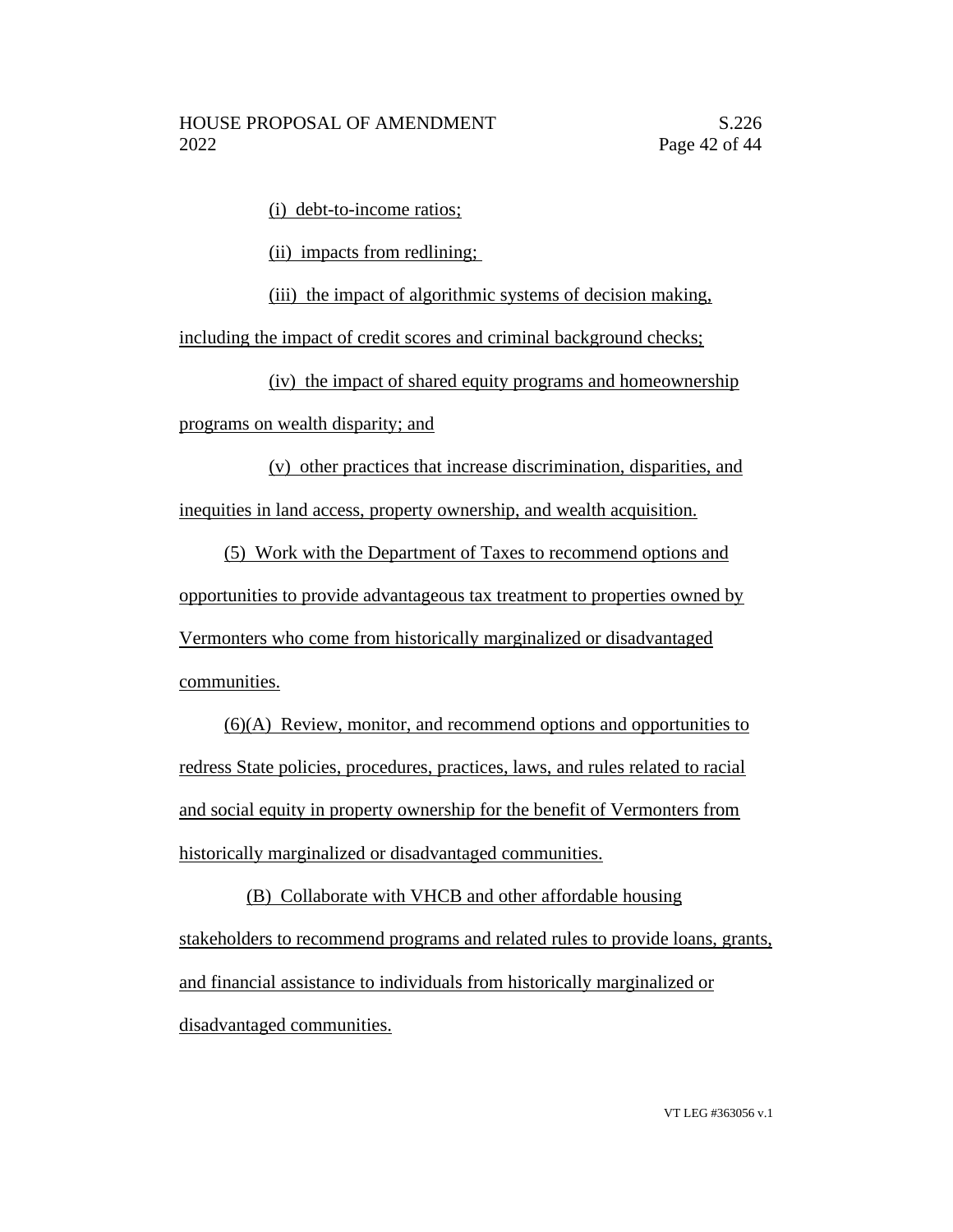(7) Develop one or more programs with associated rules and procedures to distribute grants, to the extent funds are appropriated for the purpose, for:

(A) community-based groups and programs that will improve land and housing access, safety, and health for historically marginalized or disadvantaged communities; and

(B) individual and collective property and home ownership or housing improvements to support safe and sustainable residences for historically marginalized or disadvantaged communities.

(8) Identify, examine, and make recommendations to redress the limitations and problems associated with existing laws, rules, programs, and services related to property ownership for Vermonters from historically marginalized or disadvantaged communities.

## § 325v. ACCEPTANCE OF GRANTS AND CONTRIBUTIONS

The Board may accept from any governmental department or agency, public or private body, or any other source, grants or contributions to be used in carrying out the provisions of this subchapter.

Sec. 22c. INITIAL REPORT; VERMONT LAND ACCESS AND

## OPPORTUNITY BOARD

On or before January 15, 2023, in consultation with the Vermont Housing and Conservation Board and any contractors hired for this purpose, the Vermont Land Access and Opportunity Board shall submit a written report to the House